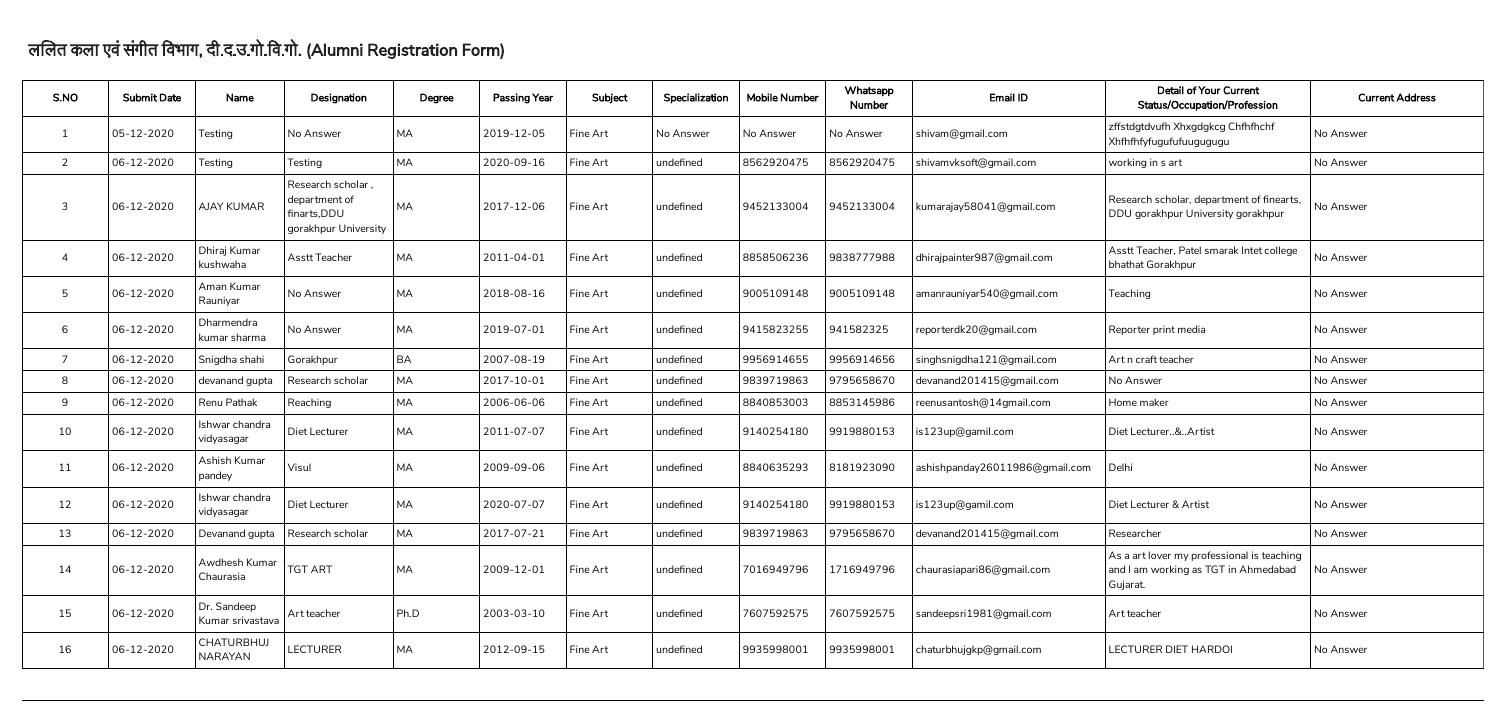| S.NO | <b>Submit Date</b> | Name                                     | Designation                                                             | Degree    | <b>Passing Year</b> | Subject  | Specialization | <b>Mobile Number</b> | Whatsapp<br><b>Number</b> | Email ID                          | <b>Detail of Your Current</b><br><b>Status/Occupation/Profession</b>                                             | <b>Current Address</b> |
|------|--------------------|------------------------------------------|-------------------------------------------------------------------------|-----------|---------------------|----------|----------------|----------------------|---------------------------|-----------------------------------|------------------------------------------------------------------------------------------------------------------|------------------------|
| 17   | 06-12-2020         | Dr. Sanjeev<br>Chetan                    | Lecturer of Art<br>Education S. C. E. R.<br>T. Uttarakhand,<br>Dehradun | Ph.D      | 1987-05-30          | Fine Art | undefined      | 9897579419           | 9897579419                | chetan. sanjeev@gmail.com         | Lecturer of Art Education S. C. E. R. T.<br>Uttarakhand, Dehradun                                                | No Answer              |
| 18   | 06-12-2020         | Sanjeev Kumar<br>Gupta                   | Art Teacher                                                             | MA        | 2020-12-06          | Fine Art | undefined      | 7897153253           | 7897153253                | sag01517@gmail.com                | Art Teacher And art work as a Artist<br>PORTRAIT, Oil painting etc.                                              | No Answer              |
| 19   | $ 06-12-2020 $     | Akhilesh Nishad   Artist                 |                                                                         | MA        | 2011-06-30          | Fine Art | undefined      | 9005811645           | 9005811645                | artistakhilesh645@gmail.com       | Teacher in Private School, Gorakhpur                                                                             | No Answer              |
| 20   | 06-12-2020         | Surendra<br>prajapati                    | student                                                                 | MA        | 2016-07-04          | Fine Art | undefined      | 7348737555           | 8543037308                | surendraprajapatigkp121@gmail.com | Student                                                                                                          | No Answer              |
| 21   | 06-12-2020         | अशोक कुमार राही                          | प्रवक्ता                                                                | MA        | 1997-12-09          | Fine Art | undefined      | 9721647930           | 9889568718                | ashokrahi9707gmail@com            | कला ,प्रवक्ता, महावीर प्रसाद लखनलाल आदर्श इंटर<br>कालेज. फैजाबाद                                                 | No Answer              |
| 22   | 06-12-2020         | Shashibala                               | No Answer                                                               | <b>BA</b> | 1984-07-31          | Fine Art | undefined      | 9453958910           | 9795364421                | shashibala2071@gmail.com          | Business in education: Teaching Abacus<br>and Vedic math at own center & school                                  | No Answer              |
| 23   | 06-12-2020         | Asha Singh                               | <b>Bussiness women</b>                                                  | MA        | 1986-06-17          | Fine Art | undefined      | 8888723659           | 8888723659                | aasasingh7@gmail.com              | Manufacturers of dues Intermediate<br>compound.                                                                  | No Answer              |
| 24   | 06-12-2020         | Dr.L.B.Chaurasia   Sr.Lecturer           |                                                                         | Ph.D      | 2003-06-30          | Fine Art | undefined      | 9897902695           | 9897902695                | lbchaurasia.81@gmail.com          | Sr.Lecturer                                                                                                      | No Answer              |
| 25   | 06-12-2020         | Shiva Srivastava   As. Manager           |                                                                         | MA        | 2009-03-01          | Fine Art | undefined      | 9727766272           | 9727766272                | shiva.srivastava86@gmail          | As. Manager in shahi exports pvt Itd                                                                             | No Answer              |
| 26   | 06-12-2020         | Lata bharti                              | No Answer                                                               | <b>BA</b> | 2015-12-06          | Music    | undefined      | 8960774963           | 8960774963                | No Answer                         | No Answer                                                                                                        | No Answer              |
| 27   | 06-12-2020         | Suneel kumar                             | Student                                                                 | МA        | 2019-08-13          | Fine Art | undefined      | 9565900972           | 9565900972                | suneelkumar2177@gmail.com         | Waiting for admission in Phd at DDU<br>University and lucknow University and B. No Answer<br>Ed 2nd year student |                        |
| 28   | 06-12-2020         | Abhijeet Ghosh                           | Propriter                                                               | <b>BA</b> | 1991-07-06          | Fine Art | undefined      | 9899152728           | 9899152728                | newdelhimail@gmail.com            | Own business                                                                                                     | No Answer              |
| 29   | 06-12-2020         | Ritu Gupta                               | Counselor                                                               | <b>BA</b> | 2005-03-10          | Fine Art | undefined      | 7991706005           | 7991706005                | Sanritu1983@gmail.com             | I work as a counselor in vertex global<br>school sardarnagar gorakhpur                                           | No Answer              |
| 30   | 06-12-2020         | Nalini Singh                             | Student                                                                 | BA        | 1991-06-06          | Fine Art | undefined      | 09818739000          | 09818739000               | naliniasthana@gmail.com           | Director- Eduction                                                                                               | No Answer              |
| 31   | 06-12-2020         | Anu Tripathi                             | No Answer                                                               | MA        | 2020-12-06          | Fine Art | undefined      | 7897130568           | 7897130568                | anushukla8687@gmail.com           | Teacher                                                                                                          | No Answer              |
| 32   | 06-12-2020         | Dr.Sangeeta<br>singh                     | Assistant teacher                                                       | Ph.D      | 2014-05-12          | Fine Art | undefined      | 9318455389           | 9318455389                | sangeeta5dec@gmail.com            | Assistant teacher                                                                                                | No Answer              |
| 33   | 06-12-2020         | Sunita Dubey                             | No Answer                                                               | MA        | 1992-09-03          | Fine Art | undefined      | 9873963994           | 9873963994                | itidubey99@gmail.com              | Housewife                                                                                                        | No Answer              |
| 34   | 06-12-2020         | Ashok kumar<br>Srivastava",<br>Maharshi" | Ex.Chief welfare<br>Inspector, N.ERailway,   BA<br>Gorakhpuri           |           | 1974-12-06          | Fine Art | undefined      | 8004551693           | 8004551693                | ashok.maharshi54@gmail.com        | Theatre Artist, Radio, Film and T.V., writer,<br>Director                                                        | No Answer              |
| 35   | 06-12-2020         | Alka Gautam                              | No Answer                                                               | MA        | 2016-06-06          | Fine Art | undefined      | 9260975175           | 9260975175                | gautamalka2580@gmail.com          | <b>Business</b>                                                                                                  | No Answer              |
| 36   | 06-12-2020         | Sandhya Sharma Teaching                  |                                                                         | MA        | 2009-08-11          | Fine Art | undefined      | 6393105039           | 8922972918                | sandhya.siya1986@gmail.com        | Teching                                                                                                          | No Answer              |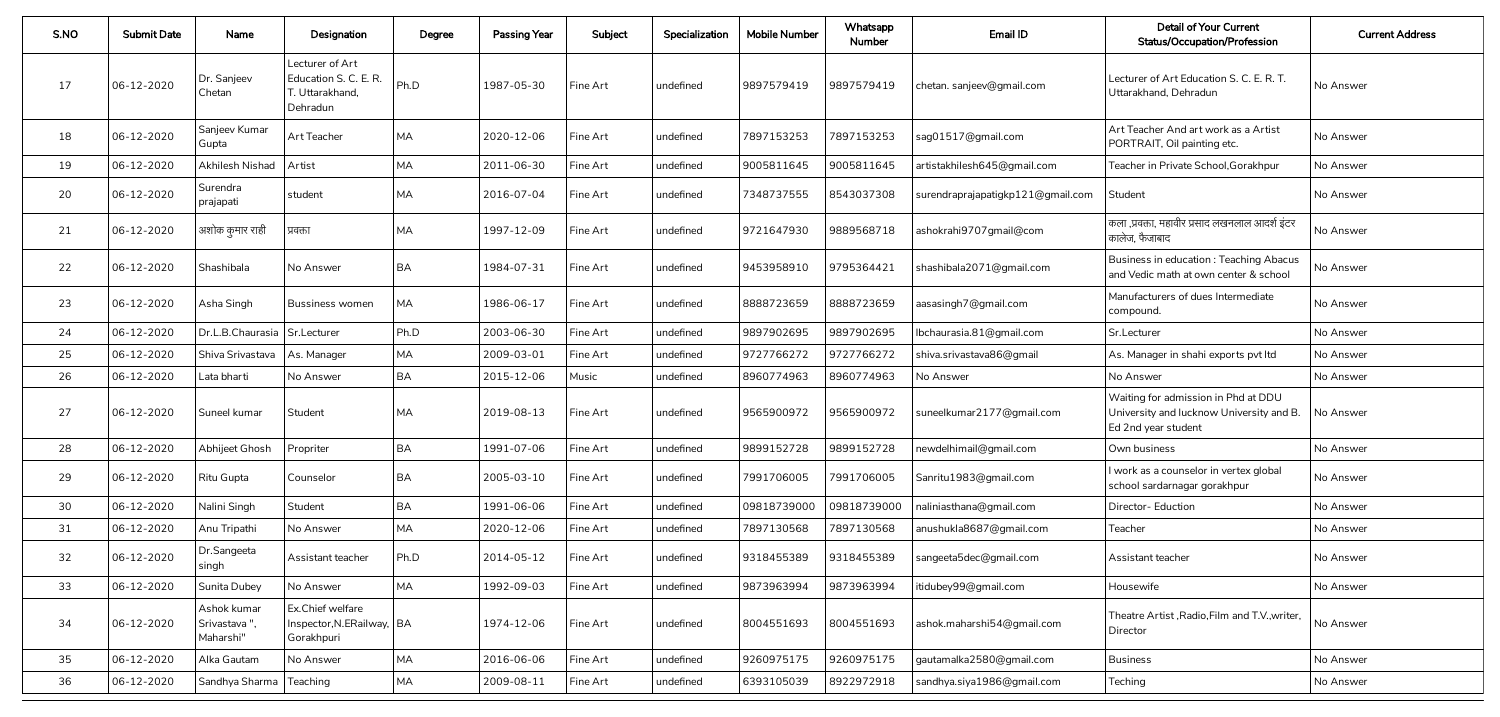| S.NO | <b>Submit Date</b> | Name                          | Designation                  | Degree    | <b>Passing Year</b> | Subject      | Specialization | <b>Mobile Number</b> | Whatsapp<br><b>Number</b> | Email ID                      | <b>Detail of Your Current</b><br><b>Status/Occupation/Profession</b>                                           | <b>Current Address</b>                                      |
|------|--------------------|-------------------------------|------------------------------|-----------|---------------------|--------------|----------------|----------------------|---------------------------|-------------------------------|----------------------------------------------------------------------------------------------------------------|-------------------------------------------------------------|
| 37   | 06-12-2020         | Shivani Pandey                | No Answer                    | МA        | 1994-11-25          | <b>Music</b> | undefined      | 7510007933           | 7510007933                | vaanithebeautiful@gmail.com   | No Answer                                                                                                      | No Answer                                                   |
| 38   | 06-12-2020         | Reena Gupta                   | No Answer                    | <b>MA</b> | 1984-07-01          | Music        | undefined      | 8302037932           | 8302037932                | No Answer                     | House wife                                                                                                     | No Answer                                                   |
| 39   | 06-12-2020         | <b>VIKRAM</b><br>PRASAD GOND  | Teacher                      | MA        | 1989-08-10          | Fine Art     | undefined      | 9336072469           | 9336072469                | vpgond247@gmail.com           | I am drawing teacher at Aditya birla<br>intermediate college renukoot Sonebhabra   No Answer<br>Uttar pradesh. |                                                             |
| 40   | 06-12-2020         | <b>VIKRAM</b><br>PRASAD GOND  | Teacher                      | MA        | 1991-08-10          | Fine Art     | undefined      | 9336072469           | 9336072469                | vpgond247@gmail.com           | I am drawing teacher at Aditya birla<br>intermediate college renukoot Sonebhabra   No Answer<br>Uttar pradesh. |                                                             |
| 41   | 06-12-2020         | Dinesh Kamdar                 | No Answer                    | <b>BA</b> | 1987-12-06          | Fine Art     | undefined      | 9998593399           | 9998593399                | dineshkamdar@gmail.com        | Manufacture and wholesaler of gold<br>ornaments                                                                | No Answer                                                   |
| 42   | 06-12-2020         | तृप्ति श्रीवास्तवा            | डायट प्रवक्ता                | MA        | 2009-06-30          | Fine Art     | undefined      | 7565875548           | 7565875548                | triptisri009@gmail.com        | जिला शिक्षा एवं प्रशिक्षण संस्थान, संतकबीरनगर                                                                  | No Answer                                                   |
| 43   | 06-12-2020         | Shant kumar<br>singh          | Professional<br>photographer | <b>BA</b> | 1987-12-06          | Fine Art     | undefined      | 9506644020           | 9506644020                | shantkrgokul@gmail.com        | Photo video mixing lab                                                                                         | No Answer                                                   |
| 44   | 06-12-2020         | Pooja singh                   | Asstt. Teacher               | MA        | 2009-06-30          | Fine Art     | undefined      | 9415326798           | 9415326798                | 27singhpooja@gmail.com        | Jhajhawa primary school kaptanganj<br>kushinagar                                                               | No Answer                                                   |
| 45   | 06-12-2020         | Poonam singh                  | Home maker                   | <b>BA</b> | 2020-12-06          | Music        | undefined      | 9451196950           | 9451196950                | poonamsingh10121965@gmail.com | Home maker                                                                                                     | No Answer                                                   |
| 46   | 06-12-2020         | Scam Anwar                    | Teacher                      | 1987      | 2020-12-06          | Fine Art     | undefined      | 9415193605           | 9415193605                | No Answer                     | Teacher                                                                                                        | No Answer                                                   |
| 47   | 06-12-2020         | Pooja Choudhary   No Answer   |                              | MA        | 2020-12-06          | Fine Art     | undefined      | 8787095527           | 8787095527                | No Answer                     | No Answer                                                                                                      | No Answer                                                   |
| 48   | 06-12-2020         | Swati Mitra Bose   No Answer  |                              | MA        | 1988-06-01          | Fine Art     | undefined      | 7295867965           | 7295867965                | swatibose91@gmail.com         | No Answer                                                                                                      | No Answer                                                   |
| 49   | 06-12-2020         | Nisha Sahani                  | No Answer                    | <b>BA</b> | 2020-12-06          | Fine Art     | undefined      | 9838911382           | 9838911382                | nishasahani2730@gmail.com     | Art and photography                                                                                            | No Answer                                                   |
| 50   | 06-12-2020         | Abhimanyu<br>prasad chaubey   | Lecturer                     | MA        | 2000-06-06          | Fine Art     | undefined      | 9125729285           | 9125729285                | abhimanyuchaubey5@gmail.com   | Teaching                                                                                                       | No Answer                                                   |
| 51   | 06-12-2020         | Kaushal prajapati   No Answer |                              | MA        | 2015                | Fine Art     | undefined      | 7398350997           | 7398350997                | kaushalp140@gmail.com         | No Answer                                                                                                      | Lohiya nagar ward no 14<br>maharajganj                      |
| 52   | 06-12-2020         | Pratishtha Mishra No Answer   |                              | BA        | 2020                | Fine Art     | undefined      | 9170709520           | 7398072349                | dignityy1916@gmail.com        | Student                                                                                                        | No Answer                                                   |
| 53   | 06-12-2020         | Anil kumar<br>sharma          | No Answer                    | MA        | 2009-06-01          | Fine Art     | undefined      | 8115101321           | 8115101321                | anilkumarsharma@gmail.com     | Clay bricks company                                                                                            | No Answer                                                   |
| 54   | 06-12-2020         | Jyoti jaiswal                 | No Answer                    | <b>MA</b> | 2015                | Fine Art     | undefined      | 8423903534           | 8423903534                | No Answer                     | No Answer                                                                                                      | Karbala road vishnu puri ward no<br>04 nautanwa maharajganj |
| 55   | 06-12-2020         | km Bandana                    | 580200512001302 BA           |           | 2020                | Fine Art     | undefined      | 8009188008           | 9454774762                | shivajisingh8494@gmail.com    | study                                                                                                          | Gorakhpur                                                   |
| 56   | 06-12-2020         | km Bandana                    | 580200512001302 BA           |           | 2020                | Fine Art     | undefined      | 8009188008           | 9454774762                | shivajisingh8494@gmail.com    | study                                                                                                          | Gorakhpur                                                   |
| 57   | 06-12-2020         | Anil kumar<br>sharma          | No Answer                    | MA        | 2009                | Fine Art     | undefined      | 8115101321           | 8115101321                | anilkumarsharma@gmail.com     | Clay bricks company                                                                                            | Vill+post -- mathauli bazar. Dist -<br>kushinagar up        |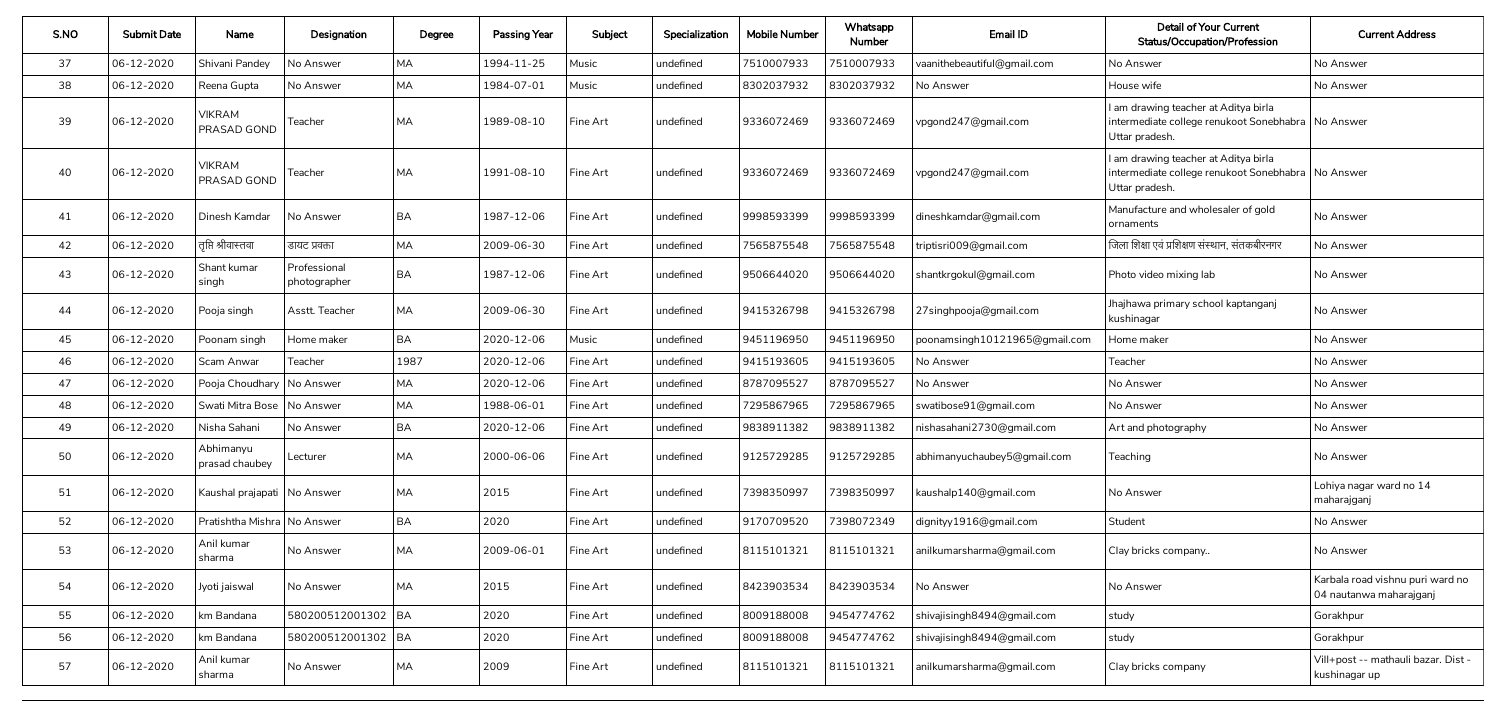| S.NO | <b>Submit Date</b> | Name                              | Designation                    | Degree    | <b>Passing Year</b> | Subject  | Specialization     | <b>Mobile Number</b> | Whatsapp<br><b>Number</b> | Email ID                    | <b>Detail of Your Current</b><br><b>Status/Occupation/Profession</b>                                      | <b>Current Address</b>                                                                                                                                    |
|------|--------------------|-----------------------------------|--------------------------------|-----------|---------------------|----------|--------------------|----------------------|---------------------------|-----------------------------|-----------------------------------------------------------------------------------------------------------|-----------------------------------------------------------------------------------------------------------------------------------------------------------|
| 58   | 06-12-2020         | Rajoo Rajak                       | Assistant teacher              | <b>MA</b> | 2006                | Fine Art | Painting           | 9450090492           | 9450090492                | rajakkomal2011@gmail.com    | Teaching                                                                                                  | Bichhiya Gorakhpur                                                                                                                                        |
| 59   | 06-12-2020         | Rakesh Kumar                      | No Answer                      | <b>BA</b> | 2018                | Fine Art | Painting           | 7355164652           | 7355164652                | rkartacademy@gmail.com      | No Answer                                                                                                 | Villege mujuri khurd post puraini<br>Mishra deoria                                                                                                        |
| 60   | 06-12-2020         | नवीन कुमार                        | No Answer                      | MA        | 2008                | Fine Art | Painting           | 9984020194           | 9984020194                | naveengkp1984@gmail.con     | सहायक अध्यापक (कला )                                                                                      | श्री अलक्षेन्द्र इंटर कॉलेज भिनगा - श्रावस्ती                                                                                                             |
| 61   | 06-12-2020         | Sanjay Kumar<br>Singh             | <b>LECTURER</b>                | MA        | 2014                | Fine Art | Painting           | 9454441448           | 9454441448                | sksinghgkpup@gmail.com      | LECTURER in district Institute of<br>education and training, mahadeva road,<br>malviya chowk, siwan bihar | DIET siwan bihar                                                                                                                                          |
| 62   | 06-12-2020         | Avinash kumar                     | Lecturer at KDRT PG<br>COLLEGE | <b>MA</b> | $\vert 2013$        | Fine Art | <b>Applied Art</b> | 8574256060           | 8574256060                | avikk993@gmail.com          | Lecturer at KDRT PG COLLEGE                                                                               | Near railway station, chauri chaura,<br>Gorakhpur, Uttar pardesh                                                                                          |
| 63   | 06-12-2020         | Moon Srivastava   Asst. Professor |                                | <b>MA</b> | 2009                | Fine Art | Applied Art        | 9792991604           | 9792991604                | moonrocks14@gmail.com       | Asst. Professor in St. Joseph College for<br>women, civil lines Gorakhpur.                                | H.no.-8, Daudpur, Near-DIG<br>Banglow Gorakhpur.                                                                                                          |
| 64   | 06-12-2020         | <b>NAND KISHOR</b><br>GAUN        | No Answer                      | <b>MA</b> | $\vert 2010$        | Fine Art | Sculpture          | 9415283863           | 9889984016                | nkg4016@gmail.com           | ART LECTURER IN B.T.C COLLEGE { SRI<br>GURU GORAKSHNATH P.G. COLLEGE,<br>JOGIYA, GHUGHLI, MAHARAJGANJ }   | <b>VILL. - BADHEYA TIWARI, POST-</b><br>UDHOPUR {BAITALPUR}, DIST. -<br>DEORIA, {U.P.} PIN - 274201                                                       |
| 65   | 06-12-2020         | <b>SABIHA</b><br><b>SULTANA</b>   | House wife                     | <b>BA</b> | 2007                | Fine Art | Painting           | 9580858979           | 9580858979                | sabihasultana1987@gmail.com | House Wife & Artist                                                                                       | SABIHA SULTANA W/O DR.<br><b>QAMRUL HASAN LARI H.NO_</b><br>529D/2/1194 VASUNDHARA<br>VIHAR COLONY, AADIL NAGAR(<br>KALYANPUR WEST) LUCKNOW<br>PIN-226022 |
| 66   | 06-12-2020         | Mahima Mishra Student             |                                | <b>BA</b> | 2021                | Fine Art | Painting           | 6307008356           | 6307008356                | designermahi765@gmail.com   | B.a. 3rd year                                                                                             | 210-U dharampur, gita vatika,<br>gorakhpur                                                                                                                |
| 67   | 06-12-2020         | Shivam kumar<br>Gupta             | Director                       | MA        | 2020                | Fine Art | Painting           | 8562920475           | 8562920475                | shivamvksoft@gmail.com      | Founder of S ART                                                                                          | Uska bazar Siddhartha nagar                                                                                                                               |
| 68   | 06-12-2020         | ramnivas yadav                    | makeup artist                  | Ph.D      | 2012                | Fine Art | <b>Applied Art</b> | 8149423986           | 8149423986                | ramnivasyadav@gmail.com     | maharashtra                                                                                               | saikiran apt ft no 35 wadgaon<br>budrug pune maharashtra                                                                                                  |
| 69   | 06-12-2020         | Kajal paswan                      | No Answer                      | <b>BA</b> | 2018-2020           | Fine Art | Painting           | 6307406203           | 6307406203                | samratdinesh987@gmail.com   | No Answer                                                                                                 | Jafra Bazar , near Rampal sabhasad<br>house                                                                                                               |
| 70   | 06-12-2020         | Aanchal paswan   No Answer        |                                | BA        | Persuing            | Fine Art | Painting           | 9670345468           | 9670345468                | No Answer                   | No Answer                                                                                                 | Jafra Bazar, near Rampal sabhasad<br>house                                                                                                                |
| 71   | 06-12-2020         | Manish<br>vishwakarma             | Art and craft                  | <b>MA</b> | 2018                | Fine Art | Painting           | 9026841313           | 7309917424                | manishart730@gmail.com      | Art and craft Teacher in Divine public<br>school Bichhiya Gorakhpur                                       | Village and post rajdhani thanha<br>jhangaha tahshil chauri chaura<br>Gorakhpur up 273202                                                                 |
| 72   | 06-12-2020         | Jyoti Srivastava                  | Self employed                  | <b>MA</b> | 2008-2009           | Fine Art | Painting           | 9899842109           | 9899842109                | nitin.jyoti30@gmail.com     | Fashion jewellery designer                                                                                | 58 M shivpur shabhazganj, padri<br>bazar gorakhpur, up 273014                                                                                             |
| 73   | 06-12-2020         | Bhavana Verma                     | No Answer                      | <b>BA</b> | 2020                | Fine Art | Painting           | 6392303642           | 6392303642                | vermabhavana68@gmail.com    | Student                                                                                                   | Alinagar Gorakhpur                                                                                                                                        |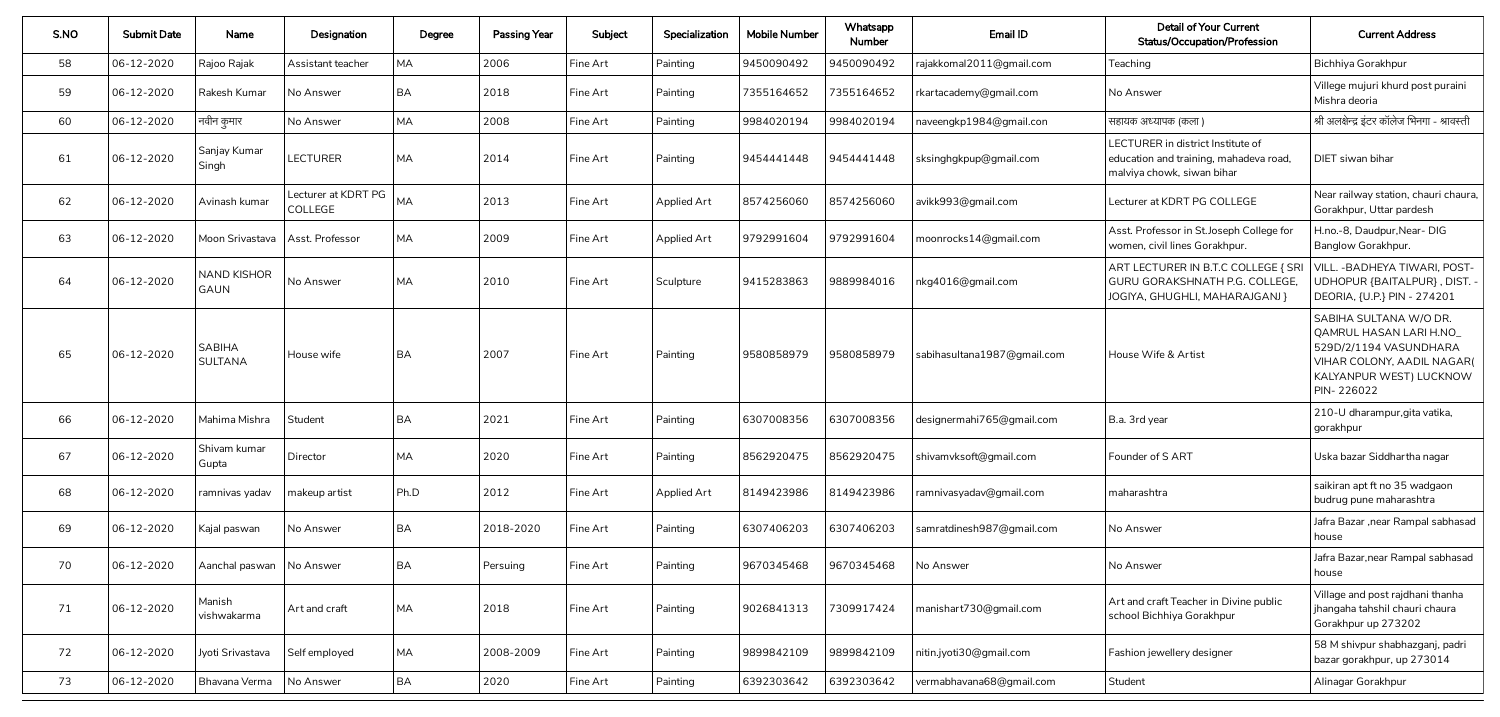| S.NO | <b>Submit Date</b> | Name                             | Designation                                   | Degree    | <b>Passing Year</b> | Subject  | Specialization     | <b>Mobile Number</b>    | Whatsapp<br><b>Number</b> | Email ID                            | <b>Detail of Your Current</b><br><b>Status/Occupation/Profession</b>                             | <b>Current Address</b>                                                                                            |
|------|--------------------|----------------------------------|-----------------------------------------------|-----------|---------------------|----------|--------------------|-------------------------|---------------------------|-------------------------------------|--------------------------------------------------------------------------------------------------|-------------------------------------------------------------------------------------------------------------------|
| 74   | 06-12-2020         | Sandhya Sharma   Teaching        |                                               | <b>MA</b> | 11/08/2009          | Fine Art | Painting           | 6393105039              | 8922972918                | sandhya.siya1986@gmail.com          | Privet teacher job                                                                               | Moddipur H.No - 07/B, Post -<br>kunraghat ,Pin code-273008<br>gorakhpur                                           |
| 75   | 06-12-2020         | Purnima Verma                    | No Answer                                     | <b>BA</b> | 2020                | Fine Art | Painting           | 6388709960              | 6392303642                | purnimavermagkp6@gmail.com          | Student                                                                                          | Alinagar Gorakhpur                                                                                                |
| 76   | 06-12-2020         | विष्णू मोहन सिंह यादव  No Answer |                                               | BA        | 2008                | Fine Art | Applied Art        | 919454692252 9696081096 |                           | vmsy123@gmail.com                   | दीवानी कचहरी गोरखपुर मे वकालत                                                                    | ग्राम व पोस्ट--लेजार महादेवा , वाया<br>आनंदनगर, जिला-- महराजगंज                                                   |
| 77   | 06-12-2020         | Dr.Parshuram<br>yadav            | Diet lecturar                                 | Ph.D      | 2013                | Fine Art | <b>Applied Art</b> | 8318247681              | 9565257151                | praya7979@gmail.com                 | Diet lecturar                                                                                    | Mahuadih barpar deoria                                                                                            |
| 78   | 06-12-2020         | Anu Tripathi                     | Pgt                                           | <b>MA</b> | 2009                | Fine Art | Applied Art        | 7897130568              | No Answer                 | No Answer                           | No Answer                                                                                        | No Answer                                                                                                         |
| 79   | 06-12-2020         | Ashutosh Sonia                   | Art asst.teacher                              | <b>BA</b> | 2005                | Fine Art | Painting           | 9616010910              | 9616010910                | ashuraje.raje@gmail.com             | Art asst teacher and professional artist<br>(painting)                                           | 28c /14b sarvodaya nagar,<br>allahpur, Prayagraj                                                                  |
| 80   | 06-12-2020         | Km: Bavita<br>  kannaujiya       | Cleark                                        | <b>MA</b> | 2012                | Fine Art | Painting           | 6387597920              | 6387597920                | babitassvv@gmail                    | Job                                                                                              | Ssvv varanasi                                                                                                     |
| 81   | 06-12-2020         | Ajay kumar<br>gautam             | Lecturer                                      | <b>MA</b> | 2007                | Fine Art | Painting           | 9839398805              | 9839398805                | akajaygautam@gmail.com              | Teacher, Audyogik vikas inter college<br>Bihara bazar, basti Uttar pradesh                       | Senduli-benduli post- shivpuri new<br>colony District- Gorakhpur, up                                              |
| 82   | 06-12-2020         | Shiv Shankar<br>Yadav            | Animator                                      | <b>MA</b> | 2002                | Fine Art | Painting           | 09540314406             | 09540314406               | shiv13shankar11@gmail.com           | Animation                                                                                        | Delhi                                                                                                             |
| 83   | 06-12-2020         | Pawan Kumar                      | Student                                       | <b>BA</b> | Study               | Music    | Vocal              | 8400824917              | 8400824917                | pawankumaruskabazar@gmail.com       | Singer                                                                                           | Uska Bazar Siddharth Nagar                                                                                        |
| 84   | 07-12-2020         | RAHUL KUMAR  --                  |                                               | <b>MA</b> | 2014                | Fine Art | Painting           | 7860437676              |                           | 7860437676   rrkumar90265@gmail.com | 1- B.Ed Student. 2- Preparation for<br>Teacher Job. 3- Presently work in Private<br>Job.         | Vill- Aurangabad, Post- Gulriha<br>Bazar, Dist- Gorakhpur, Landmark<br>- Teracota Aurangabad, UP,<br>273013 India |
| 85   | 07-12-2020         | Sarita bharti                    | Art teacher                                   | <b>MA</b> | 2008                | Fine Art | Painting           | 9599349461              | 99599349461               | sarita_29dec@yahoo.co.in            | Present time I m teaching in bhairav<br>Saraswati Vidya Mandir noida post of art<br>teacher tgt. | Noida                                                                                                             |
| 86   | 07-12-2020         | भाष्कर विश्वकर्मा                | फाईन आर्ट (मूर्तिकला )फ्री<br>लांस स्कल्पटर्स | <b>MA</b> | 2011/12             | Fine Art | Sculpture          | 09648894750             | 9648894750                | artist.bhashkar@gmail.com           | फ्री लंस स्कल्पटर्स                                                                              | शिव पुर रोड सिंघरीया गोरखपुर सुभसा<br>  स्कल्पटर्स नियर सदर सांसद आवास गोख्यपुर                                   |
| 87   | 07-12-2020         | Pragya gupta                     | Student                                       | <b>BA</b> | 2020                | Music    | Vocal              | 7348026727              | 7348026727                | pragyagupta00005555@gmail.com       | Student                                                                                          | Bill - narayanpur Dist-mahrajganj                                                                                 |
| 88   | 07-12-2020         | Rajan bharti                     | No Answer                                     | <b>BA</b> | 2020                | Music    | Vocal              | 8756773537              | No Answer                 | rajanbharti20081999@gmail.com       | Student                                                                                          | Shitalapur, post=nebuia ,dist-<br>maharajganj                                                                     |
| 89   | 07-12-2020         | Ambrish<br>Kharwar               | No Answer                                     | <b>MA</b> | 2009                | Fine Art | <b>Applied Art</b> | 9807452588              | 9807452588                | go4ambrish27@gmail.com              | Asst. teacher                                                                                    | G-35 income tax colony, wazir<br>Hasan road , Gokhale marg ,<br>Lucknow 226001                                    |
| 90   | 07-12-2020         | Rani Jaiswal                     | Teacher                                       | <b>BA</b> | 2007                | Fine Art | Painting           | 8400545462              | 8400545462                | Jaiswalrani8866@gmail.com           | Teacher                                                                                          | Jaswal Bajar Pipiganj. Gorakhpur                                                                                  |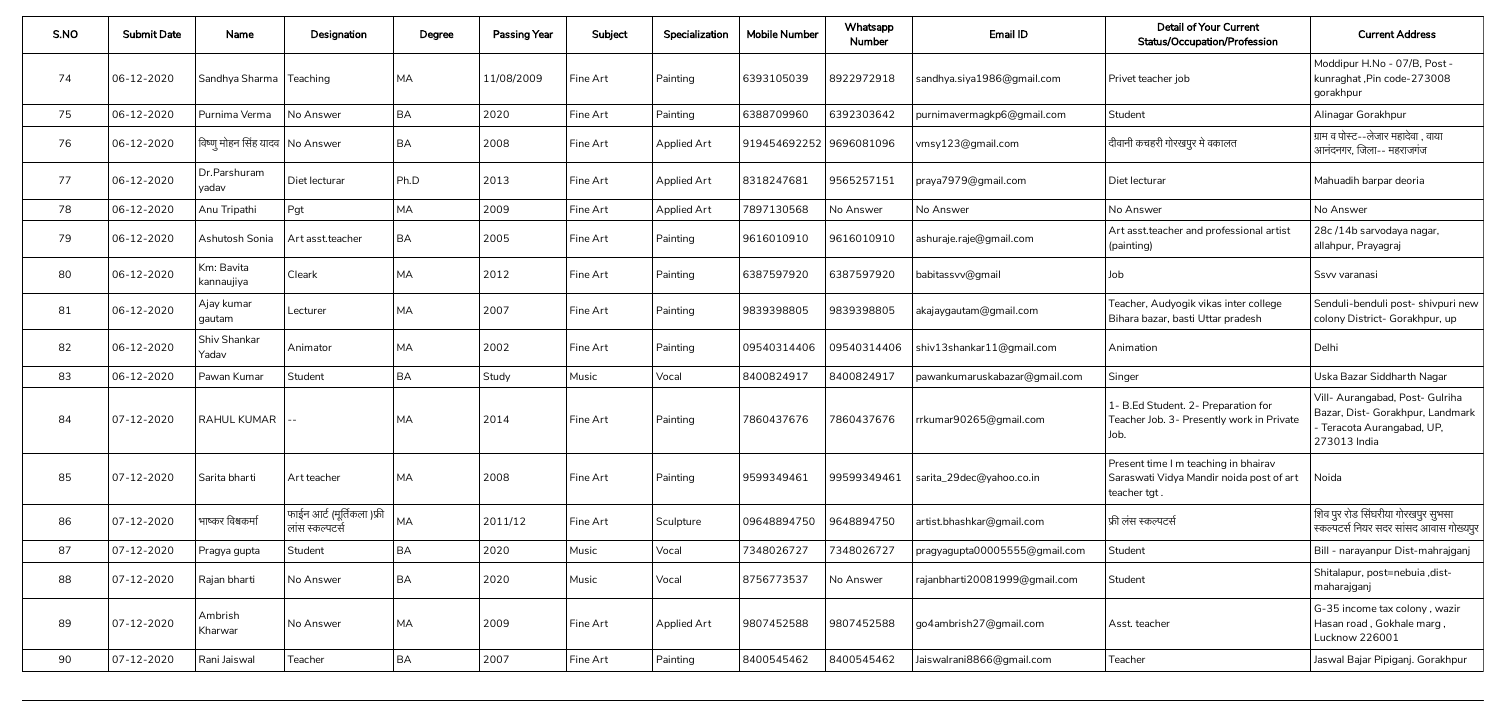| S.NO | <b>Submit Date</b> | Name                           | Designation                                              | Degree               | <b>Passing Year</b> | Subject  | Specialization       | <b>Mobile Number</b> | Whatsapp<br><b>Number</b> | Email ID                         | <b>Detail of Your Current</b><br><b>Status/Occupation/Profession</b>                                                | <b>Current Address</b>                                                                             |
|------|--------------------|--------------------------------|----------------------------------------------------------|----------------------|---------------------|----------|----------------------|----------------------|---------------------------|----------------------------------|---------------------------------------------------------------------------------------------------------------------|----------------------------------------------------------------------------------------------------|
| 91   | 07-12-2020         | Adarsh Kumar                   | <b>BA</b>                                                | <b>BA</b>            | 2020                | Fine Art | Vocal                | 9125860310           | 9118635360                | adarsh6979@gmail.com             | MA 1year                                                                                                            | Vill- Nandna(shivpur), post- Belwa<br>khurd, dist- Maharajganj                                     |
| 92   | 07-12-2020         | Ankita yadav                   | No Answer                                                | <b>BA</b>            | 2007                | Fine Art | Painting             | 9718375221           | 9718375221                | ankita.mansij@gmail.com          | No Answer                                                                                                           | Ghaziabad Uttar pradesh                                                                            |
| 93   | 07-12-2020         | Kanchan lata                   | Teacher                                                  | <b>MA</b>            | 2008                | Fine Art | Painting             | 9889347421           | 9889347721                | kanchan.lata55@gmail.com         | Teaching                                                                                                            | Mohaddipur Gorakhpur                                                                               |
| 94   | 07-12-2020         | Vartika<br>Srivastava          | No Answer                                                | <b>MA</b>            | 2008                | Fine Art | Painting             | 9598196466           | 9598196466                | vartikasrivastava.2017@gmail.com | No Answer                                                                                                           | 775 A NEAR J K SINGH VIVEK<br>NAGAR Bichhiya Gorakhpur                                             |
| 95   | 07-12-2020         | Vijay Singh                    | Mumbai                                                   | <b>MA</b>            | 2008                | Fine Art | Painting             | 9022518449           | 9022518449                | vijaysinghchhotu@gmail.com       | 3D animator double negative Mumbai                                                                                  | Royal plum goregaon (E) Mumbai<br>Indian                                                           |
| 96   | 07-12-2020         | Brijnandan                     | No Answer                                                | <b>BA</b>            | 2006                | Fine Art | <b>Applied Art</b>   | 7666016892           | No Answer                 | brij9766@gmail.com               | No Answer                                                                                                           | No Answer                                                                                          |
| 97   | $ 07 - 12 - 2020 $ | Shalini Singh                  | <b>Research Scholar</b>                                  | <b>MA</b>            | 2010                | Fine Art | Painting             | 7376439181           | 7376439181                | Shalinifive@gmail.com            | Pursuing Ph.D. as a research scholar at<br>the History of Art Department in Banaras<br>Hindu University since 2017. | Bhagwanpur, Trauma Center Road<br>Lanka, BHU, Varanasi.                                            |
| 98   | $ 07 - 12 - 2020 $ | <b>UPENDRA</b><br><b>KUMAR</b> | <b>HEADMATER</b><br><b>U.P.BESIC</b><br><b>EDUCATION</b> | <b>BA</b>            | 2006                | Fine Art | Painting             | 9793305843           | 9793305843                | kumarupendra507@gmail.com        | Headmaster u. P. Besic education                                                                                    | Vill narkatia bazaar post-kurmouta<br>manjharia Distt Kushinagar                                   |
| 99   | $ 07 - 12 - 2020 $ | Bandana                        | No Answer                                                | <b>MA</b>            | 2008                | Fine Art | Painting             | 8318579774           | 8318579774                | vandanapandey42@ gmail.com       | No Answer                                                                                                           | C/O J.P. Mishra Near Lotous Pb<br>School Bicchiya Hanumaan Mandir                                  |
| 100  | $ 07 - 12 - 2020 $ | Dipak Sinha                    | Assistant teacher                                        | B.Ed                 | 2007                | Fine Art | Painting             | 9616353149           | 9616353149                | shinhadipak@gmail.com            | Assistant teacher                                                                                                   | Lal Bahadur Shastri inter College<br>Mathura nagar ananad Nagar<br>Maharajganj                     |
| 101  | 07-12-2020         |                                | Durgesh nandani   Assistant teacher                      | Ph.D                 | 2013                | Fine Art | <b>Applied Art</b>   | 8840                 | 9956664008                | durgeshnandani20@gmail.com       | Assistant teacher                                                                                                   | Rustampur                                                                                          |
| 102  | $07 - 12 - 2020$   | Vinay Gupta                    | Lecturer                                                 | <b>MA</b>            | 2004                | Fine Art | Painting             | 9415401829           | 8574737378                | vinayguptamic1@gmail.com         | Lecturer at Maharajganj Inter<br>College, Maharajganj.                                                              | Narayan chikitsalay, Dr. Virendra<br>kumar Gupta, Mian road<br>Ghughali, Maharajganj, U.P., 273151 |
| 103  | 07-12-2020         | Noopur Pathak                  | No Answer                                                | <b>BA</b>            | 2007                | Fine Art | Painting             | 9967071857           | No Answer                 | No Answer                        | No Answer                                                                                                           | No Answer                                                                                          |
| 104  | 07-12-2020         | Noopur Pathak                  | No Answer                                                | <b>BA</b>            | 2007                | Fine Art | Painting             | 9967071857           | No Answer                 | No Answer                        | No Answer                                                                                                           | No Answer                                                                                          |
| 105  | $07 - 12 - 2020$   |                                | Santosh Chaubey   Art & Craft Teacher                    | I G D Bombay<br>Arts | 2003                | Fine Art | <b>Applied Art</b>   | 8853211096           | 8853211096                | santoshchaubey1@gmail.com        | Art & craft Teacher                                                                                                 | Bhauwapar Sardar Nagar Chauri<br>Chaura Gorakhpur 273001                                           |
| 106  | 07-12-2020         | sadhana singh                  | No Answer                                                | <b>BA</b>            | 2018-2020           | Fine Art | Painting             | 9984525842           | 8400555093                | sadhanasingh60@yahoo.com         | student                                                                                                             | adarsh nagaer singhdiya kunraghat<br>$E-54$                                                        |
| 107  | 07-12-2020         | Santosh Chaubey   Lecture      |                                                          | <b>MA</b>            | 2003                | Fine Art | I G D Bombay<br>Arts | 8853211096           | 8853211096                | santoshchaubey1@gmail.com        | Art & Craft Teacher, Sunbeam School<br>Gonda                                                                        | Bhauwapar, Sardar Nagar, Chauri<br>Chaura Gorakhpur 273001                                         |
| 108  | $ 07 - 12 - 2020 $ | Vineeta gupta                  | <b>Assistant Professor</b>                               | M.A Net              | 2006                | Fine Art | Painting             | 9695758003           | 9695758003                | vineeta.gupta313@gmail.com       | Assistant Professor, Baikunthi Devi Kanya   Flat no- 6, tower- 2 park paradise<br>Mahavidyalaya Agra                | apartment, baluganj agra                                                                           |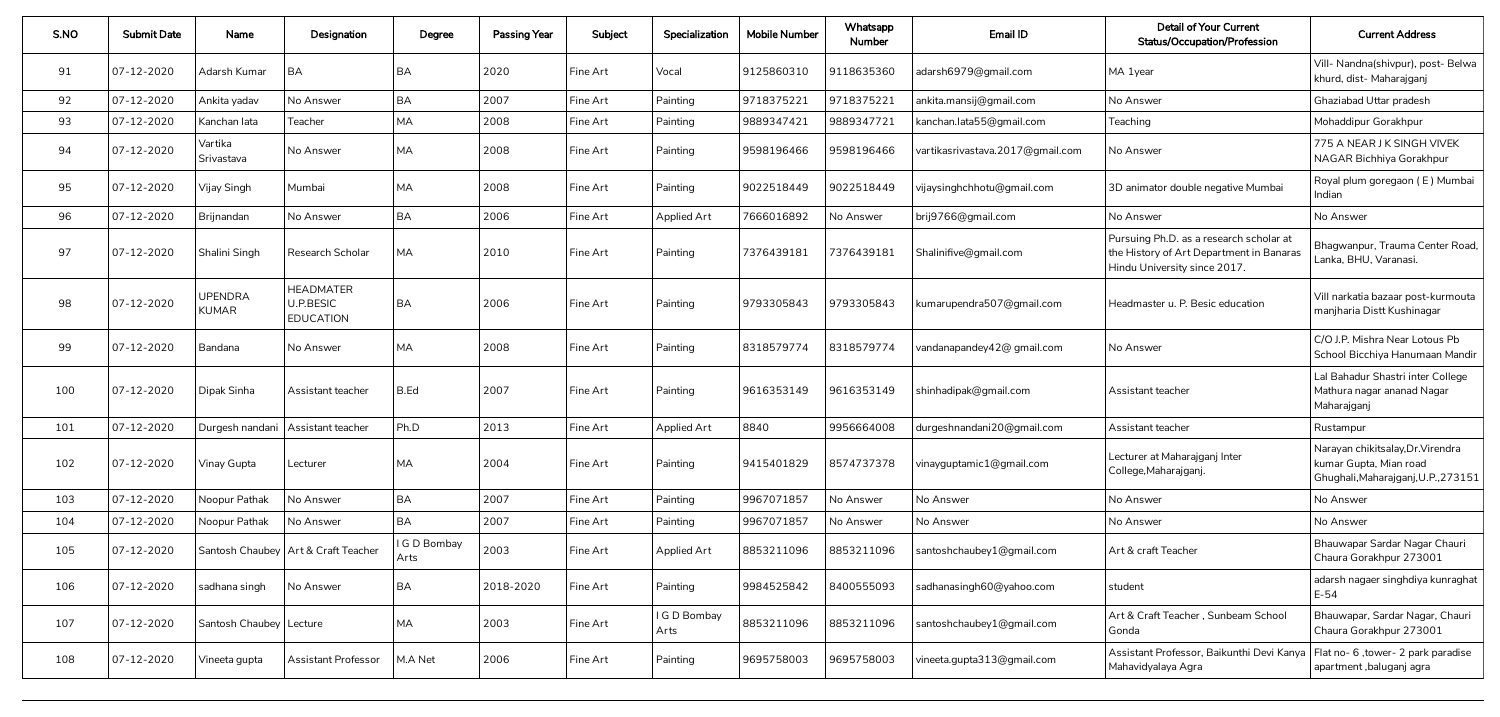| S.NO | <b>Submit Date</b> | Name                               | Designation                                                    | Degree    | <b>Passing Year</b> | Subject  | Specialization | <b>Mobile Number</b> | Whatsapp<br><b>Number</b> | Email ID                       | <b>Detail of Your Current</b><br><b>Status/Occupation/Profession</b>                         | <b>Current Address</b>                                                                                              |
|------|--------------------|------------------------------------|----------------------------------------------------------------|-----------|---------------------|----------|----------------|----------------------|---------------------------|--------------------------------|----------------------------------------------------------------------------------------------|---------------------------------------------------------------------------------------------------------------------|
| 109  | 07-12-2020         | Anita Srivastava                   | Lecturer                                                       | <b>MA</b> | 1988                | Fine Art | Painting       | 7355337647           | 7355337647                | anitadilip25@gmail.com         | Lecture in art  Sri Bhagwati Prasad<br>Kanya Mahavidyalaya Gorakhpur.                        | Madhusudan home Jail road<br>Shahapur Gorakhpur                                                                     |
| 110  | 07-12-2020         | Seema<br>Srivastava                | Home Maker                                                     | <b>BA</b> | 1984                | Fine Art | Painting       | 9935394304           | 9935394304                | seemasrivastava14@gmail.com    | Home Maker                                                                                   | Villa 770, Eldeco City, IIM Road<br>Lucknow                                                                         |
| 111  | 07-12-2020         | Neelay kumar                       | Assistant teacher<br>(Maadhyamik Shiksha   MA<br>Vibhag, U.P.) |           | 2007                | Fine Art | Painting       | 8953042760           | 8953042760                | neelaykumarsnica@gmail.com     | Teaching                                                                                     | Humayunpur south, gorakhpur                                                                                         |
| 112  | 07-12-2020         |                                    | Dr.Kumud Singh   Assistant Professor                           | Ph.D      | 1985                | Fine Art | Painting       | 9450669417           | 9450669417                | kumud_singh64@yahoo.com        | Head, Department of Drawing and<br>Painting, K.S.Saket P.G.College, Ayodhya                  | Dr.V.P.Singh, near Aryan Public<br>School, shivalanagar, north<br>mohddipur, Gorakhpur, Uttar<br>Pradesh pin 273008 |
| 113  | 07-12-2020         |                                    | Archana Sharma   self employed artist                          | <b>MA</b> | 1991                | Fine Art | Painting       | 9958881964           | 9958881964                | archanasharma1607@gmail.com से | self employed artist                                                                         | 59-G pocket A1 Mayur Vihar<br>phase 3 New Delhi 110096                                                              |
| 114  | 07-12-2020         | । मनोज कुमार                       | सहायक अध्यापक चित्रकला   BA                                    |           | 2000                | Fine Art | Applied Art    | 9450422036           | 9450422036                | potter_1981@yahoo.com          | सहायक अध्यापक (चित्रकला) और (सिरेमिक<br>आर्टिस्ट) मुरारी इ0 कॉलेज सहजनवाँ गोरखपुर            | ग्राम- भरवलिया बुजुर्ग(पंचवटी नगर) निकट जे<br>आर डी पब्लिक स्कूल पोस्ट- सिद्धार्थ इन्क्लेव<br>जिला गोरखपुर 273017   |
| 115  | $ 07 - 12 - 2020 $ | Dr. Arti Gupta                     | <b>Assistant Teacher</b>                                       | Ph.D      | 2016                | Fine Art | Painting       | 6393386415           | 9335467048                | arti.divyam@gmail.com          | Assistant Teacher at Lala Ramswaroop<br>Shiksha Sansthan, Inter College, Banthra,<br>Lucknow | 96/184, Old Ganesh ganj,<br>Aminabad road, lucknow                                                                  |
| 116  | 07-12-2020         | Dipak pandey                       | Pgt art                                                        | B.ed      | 2009                | Fine Art | Sculpture      | 7007477068           | 7007477068                | deepakplasticart@gmail.com     | Pgt fine art painting teacher in Rana<br>international school amroha                         | Amroha utter pradesh                                                                                                |
| 117  | 07-12-2020         | Shashi Kant<br>singh               | <b>Assistant Teacher</b>                                       | <b>MA</b> | 2008                | Fine Art | Painting       | 7398905591           | 7398905591                | No Answer                      | Teacher                                                                                      | Rapti nager Gorakhpur                                                                                               |
| 118  | 07-12-2020         | Nisha<br>Maddheshia                | lecturer (Degree<br>College)                                   | <b>MA</b> | $\vert 2013$        | Fine Art | Painting       | 7080039899           | 7080039899                | nisha260292@gmail.com          | Lecture in Degree College                                                                    | Town area, ward no.5, Pipiganj,<br>Gorakhpur                                                                        |
| 119  | 07-12-2020         | Sunita singh                       | Teacher                                                        | <b>BA</b> | 1984                | Music    | Instrumental   | 6392099463           | 8765389955                | 07akhileshsingh@gmail.com      | Principal in inter College                                                                   | 925 G preet vihar colony in front of<br>MMM Engineering University police<br>chowki gorakhpur u.p / 273010          |
| 120  | 07-12-2020         | Sunita singh                       | Teacher                                                        | <b>BA</b> | 1984                | Music    | Instrumental   | 6392099463           | 8765389955                | 07 akhileshsingh@gmail.com     | Principal in inter College                                                                   | 925 G preet vihar colony in front of<br>MMM Engineering University police<br>chowki gorakhpur u.p / 273010          |
| 121  | 07-12-2020         | Mamta das                          | No Answer                                                      | MA        | 2009                | Fine Art | Painting       | 8318428495           | 8318428495                | mamta8das@gmail.com            | Drawing teacher in inter college                                                             | Basti                                                                                                               |
| 122  | 08-12-2020         | <b>VIJAY KUMAR</b><br><b>GUPTA</b> | <b>TEACHER</b>                                                 | B.ed      | 2009                | Fine Art | Painting       | 9889295344           | 9889295344                | vkgupta12585@gmail.com         | <b>TEACHING</b>                                                                              | VILL POST MAIL .DIST DEORIA<br>UP                                                                                   |
| 123  | 09-12-2020         | Ratnawali<br>Sharma                | No Answer                                                      | <b>BA</b> | 2021                | Fine Art | Painting       | 9335177905           | 9335177905                | ratnawali1999136@gmail.com     | No Answer                                                                                    | Belghat bujurg post kanapar<br>gorkhapur                                                                            |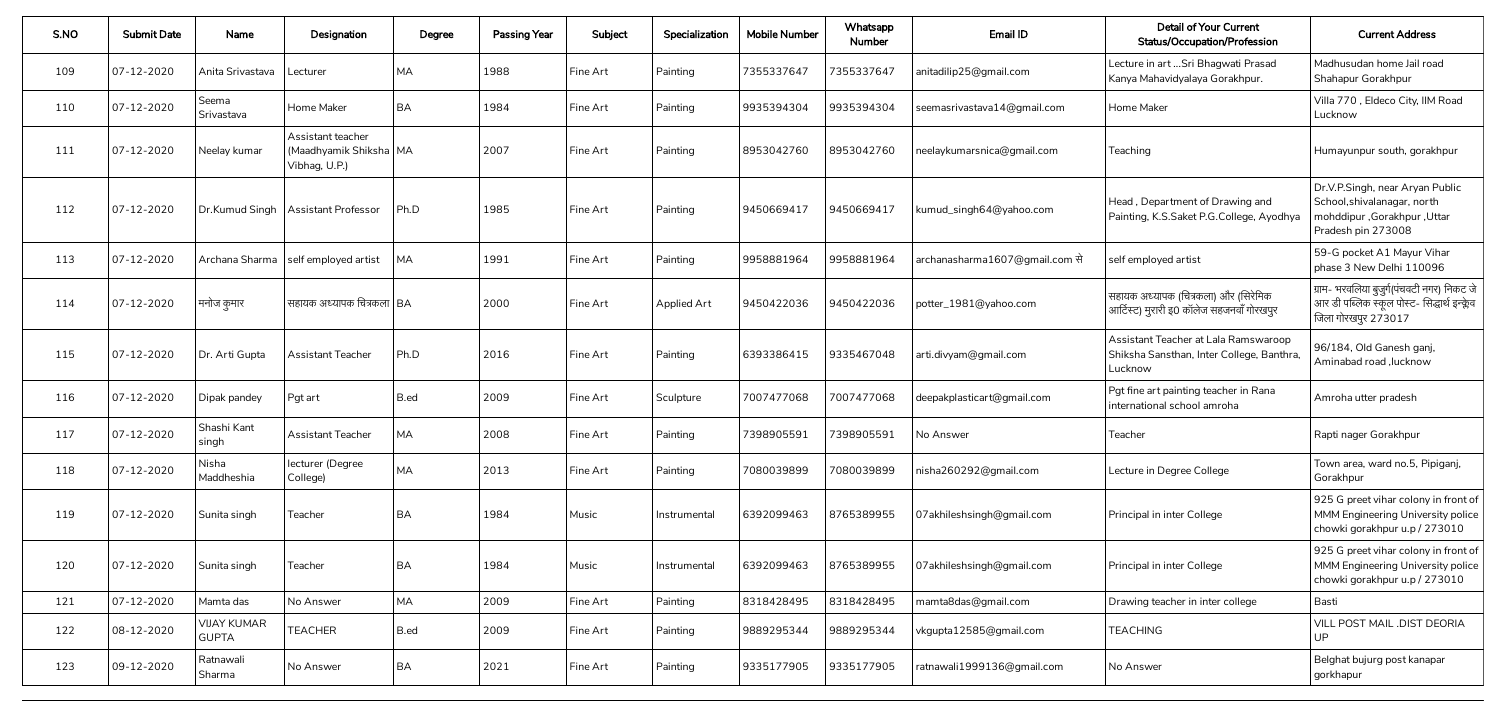| S.NO | <b>Submit Date</b> | Name                     | Designation                                               | Degree                                            | <b>Passing Year</b>  | Subject  | Specialization     | <b>Mobile Number</b>   | Whatsapp<br><b>Number</b> | Email ID                       | <b>Detail of Your Current</b><br><b>Status/Occupation/Profession</b>                                                         | <b>Current Address</b>                                                                           |
|------|--------------------|--------------------------|-----------------------------------------------------------|---------------------------------------------------|----------------------|----------|--------------------|------------------------|---------------------------|--------------------------------|------------------------------------------------------------------------------------------------------------------------------|--------------------------------------------------------------------------------------------------|
| 124  | 09-12-2020         | Shivangi pandey          | No Answer                                                 | <b>MA</b>                                         | 2003                 | Fine Art | <b>Applied Art</b> | 9140948138             | 8744948925                | annikashiva@gmail.com          | No Answer                                                                                                                    | 699 A Rajendnager east<br>gorakhnath gorakhpur                                                   |
| 125  | 09-12-2020         | Girish Chandra<br>Mishra | PGT Art Teacher                                           | <b>MA</b>                                         | 1993 & 94            | Fine Art | Painting           | 7982043610             | 7982043610                | chandragirishmishra@g mail.com | Blue Angels Global School Charmwood<br>Village, opp Hdfc Bank, Surajkund Road<br>Faridabad_121009, Phone No.<br>0129_4001277 | Saini Public School, 45ft Road,<br>Bharat Colony, Sector_87, Greater<br>Faridabad Haryana 121003 |
| 126  | 09-12-2020         | Diwakar Prasad           | N/A                                                       | <b>MA</b>                                         | 2008                 | Fine Art | Painting           | 6392524963             | 6392524963                | diwakarrao507@gmail.com        | N/A                                                                                                                          | Aadarsh Nagar Bichiya, Tadikhana,<br>Pac Camp, Near Baghel Marriage<br>,Gorakhpur - 273014       |
| 127  | 10-12-2020         | Shalini<br>Srivastava    | No Answer                                                 | <b>MA</b>                                         | 2000-01              | Fine Art | Painting           | 8299432860             | No Answer                 | shalini7579@gmail.com          | No Answer                                                                                                                    | Lucknow                                                                                          |
| 128  | 11-12-2020         | Madhu Talwar             | Homemaker                                                 | <b>BA</b>                                         | 1986                 | Fine Art | Painting           | 9415212038             | 9415212038                | kohlimadhukohli@gmail.com      | No Answer                                                                                                                    | Tirath Niwas, Mohaddipur,<br>Gorakhpur                                                           |
| 129  | 11-12-2020         | Shalini yadav            | <b>Gorakpur University</b>                                | BA                                                | 1999                 | Fine Art | <b>Applied Art</b> | 7398971477             | No Answer                 | No Answer                      | House wife                                                                                                                   | Aishbagh lucknow                                                                                 |
| 130  | 12-12-2020         | Sneha Kashyap            | Ex-Student                                                | <b>BA</b>                                         | 2004                 | Fine Art | Painting           | 8853955915             | 8853955915                | snehakashyap0009@gmail.com     | Teacher                                                                                                                      | OPP LG showrooms, Mauhari Tola,<br>Mohaddipur Gorakhpur                                          |
| 131  | 12-12-2020         | Sneha Kashyap            | Ex-Student                                                | <b>BA</b>                                         | 2004                 | Fine Art | Painting           | 8853955915             | 8853955915                | snehakashyap0009@gmail.com     | Teacher                                                                                                                      | OPP LG showrooms, Mauhari Tola,<br>Mohaddipur Gorakhpur                                          |
| 132  | 12-12-2020         | Ambrish Gaur             | Asst. Professor                                           | Pg in textile<br>design from<br>NID,<br>Ahmedabad | 2003                 | Fine Art | <b>Applied Art</b> | 9873173882             | 9873173882                | ambrishgaur@gmail.com          | Asst professor fashion design department<br>at LPU, jalandhar                                                                | Jalandhar, punjab                                                                                |
| 133  | 13-12-2020         | Anjana Verma             | Teacher                                                   | <b>MA</b>                                         | 2004                 | Fine Art | Painting           | 8840338525             | 9795907029                | anjuyash.lko@gmail.com         | <b>Teachers</b>                                                                                                              | Vrindavan Yojna, Lucknow                                                                         |
| 134  | 29-12-2020         | Pramod kumar<br>mishra   | No Answer                                                 | <b>MA</b>                                         | 2010                 | Fine Art | Sculpture          | 919118829678 No Answer |                           | art.pkm@gmail.com              | No Answer                                                                                                                    | No Answer                                                                                        |
| 135  | 29-12-2020         | Pramod kumar<br>mishra   | Art teacher /freelence   MA<br>artst                      |                                                   | 2010                 | Fine Art | Sculpture          | 91918829678            | 9118829678                | art.pkm@gmail.com              | Teaching in cbsc board since 2013                                                                                            | Viiage-tara, post-tara, thana-<br>brhalganj, distric-gorakhpur, state-<br>up,pincode-273402      |
| 136  | 04-01-2021         | Shantanu Mitra           | Retired as Sr. visual<br>Producer form<br>Hindustan Times | Ba and then BFA                                   | BA passed in<br>1984 | Fine Art | Applied Art        | 9911499941             | 9911499941                | shantanumitra1@gmail.com       | No Answer                                                                                                                    | No Answer                                                                                        |
| 137  | 04-03-2021         | मनोज कुमार               | अध्यापक                                                   | <b>BA</b>                                         | 2000                 | Fine Art | Applied Art        | 9450422036             | 9450422036                | potter_1981@yahoo.com          | कला अध्यापक और सिरेमिक अर्टिस्ट                                                                                              | भरवलिया बुजुर्ग (पंचवटी नगर) पोस्ट सिद्धार्थ<br>इन्क्लेव गोरखपुर 273017                          |
| 138  | 04-03-2021         | Dr.parshuram<br>yadav    | Diet lecturer                                             | Ph.D                                              | 2013                 | Fine Art | <b>Applied Art</b> | 9565257151             | 9565257151                | praya7979@gmail.com            | Diet lecturer                                                                                                                | Tinkonia no1 jungal salikram padri<br>Bazar gorakhpur                                            |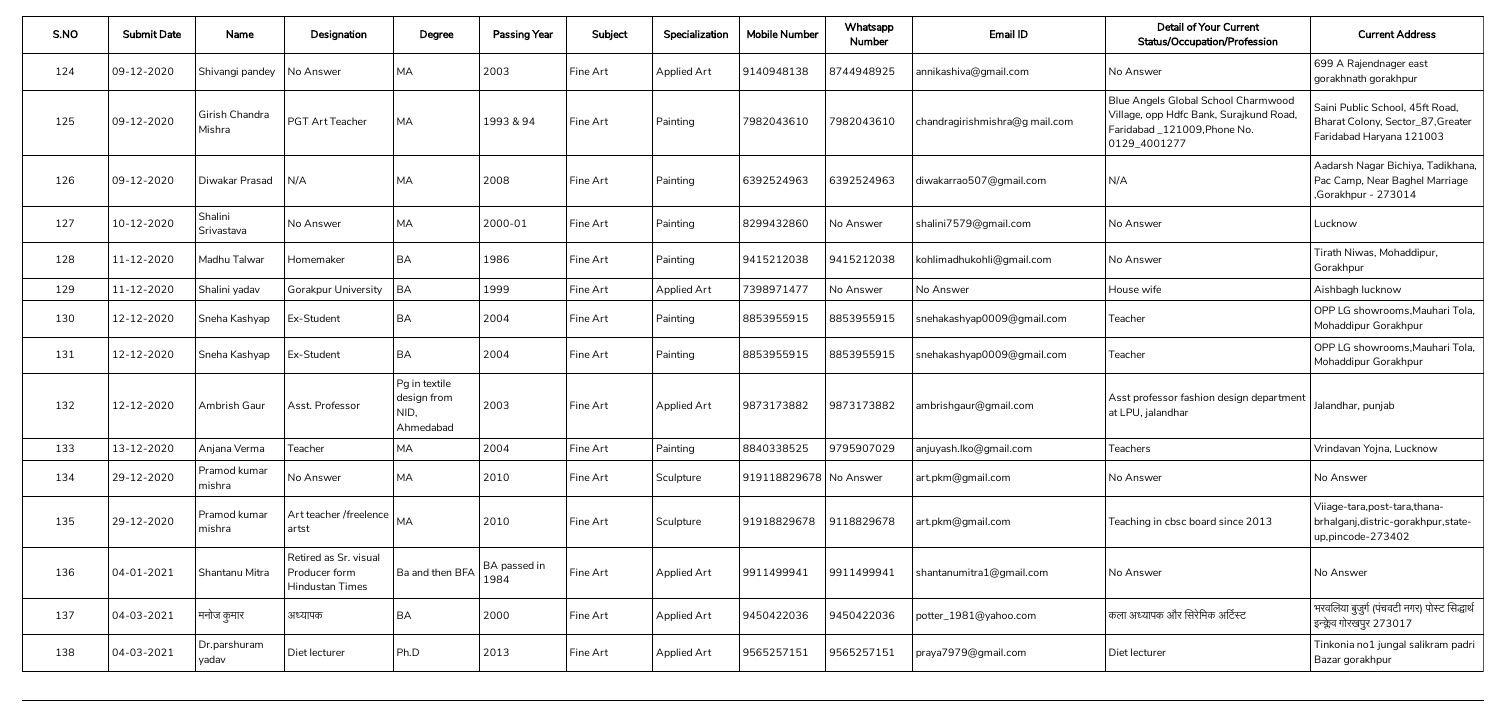| S.NO | <b>Submit Date</b> | Name                          | Designation                   | Degree     | <b>Passing Year</b> | Subject  | Specialization     | <b>Mobile Number</b> | Whatsapp<br><b>Number</b> | Email ID                      | <b>Detail of Your Current</b><br><b>Status/Occupation/Profession</b> | <b>Current Address</b>                                                                              |
|------|--------------------|-------------------------------|-------------------------------|------------|---------------------|----------|--------------------|----------------------|---------------------------|-------------------------------|----------------------------------------------------------------------|-----------------------------------------------------------------------------------------------------|
| 139  | 04-03-2021         | Roopali<br>(srivastava) khare | Home baker                    | <b>MA</b>  | 1993                | Fine Art | Painting           | 6393197877           | No Answer                 | Roopali@ yahoo.com            | Home baker                                                           | Omega apartment, chinhat<br>Lucknow                                                                 |
| 140  | 04-03-2021         | Sanjeev Gupta                 | Art Teacher                   | <b>MA</b>  | 2000                | Fine Art | Painting           | 7897153253           | 7897153253                | sag01517@gmail.com            | Art Teacher and freelance Artist                                     | EWS 296, SHASTRINAGAR<br>COLONY, GORAKHNATH,<br><b>GORAKHPUR, UP</b>                                |
| 141  | 04-03-2021         | Vineeta Gupta                 | <b>Assistant Professor</b>    | <b>NET</b> | 2006                | Fine Art | Painting           | 9695758003           | 9695758003                | vineeta.gupta313@gmail.com    | <b>Assistant Professor</b>                                           | Baikunthi Devi Kanya<br>Mahavidyalaya agra                                                          |
| 142  | 04-03-2021         | <b>ALEKH</b><br>SHARAN        | <b>TEACHER</b>                | <b>MA</b>  | 1991                | Fine Art | Painting           | 9935145998           | 9935145998                | sharan.aalekh@gmail.com       | <b>GOVERNMENT TEACHER</b>                                            | House No.227, Millenium City near<br>Sports College, Karim Nagar<br>Chauraha, Chargawan; Gorakhpur. |
| 143  | 05-03-2021         | Amita singh                   | No Answer                     | <b>BA</b>  | 2012                | Fine Art | Painting           | 9005075561           | 9005075561                | amitasingh5691@gmail.com      | Teacher                                                              | Village Sonatikar surah<br>Campierganj Gorakhpur                                                    |
| 144  | 05-03-2021         | Dipak pandey                  | Pgt fine art                  | <b>MA</b>  | 2009                | Fine Art | Sculpture          | 7007477068           | 9236547898                | deepakplasticart@gmail.com    | Rana international school amroha, pgt fine<br>art, teacher           | Gkp                                                                                                 |
| 145  | 05-03-2021         | Narsingh Singh                | Lecturer                      | <b>MA</b>  | 1986                | Fine Art | Painting           | 9450433292           | 9450433292                | narsinghsingh02@gmail.com     | Art Teacher (Lecturer) Murari Inter College<br>Sajjanata Gkp.        | MIG-15 Bhagat Chauraha<br>Taramandal Gorakhpur.                                                     |
| 146  | 05-03-2021         | Sandhya maurya                | TGT (drawing)<br><b>DSSSB</b> | <b>MA</b>  | 2009                | Fine Art | Painting           | 9580040730           | 8707591644                | sandhyamauryagkp123@gmail.com | TGT drawing dsssb                                                    | Sec 36 greater Noida                                                                                |
| 147  | 05-03-2021         | कुमार मंगलम                   | 2005-7                        | <b>BA</b>  | 2007                | Fine Art | <b>Applied Art</b> | 8299110826           | 8299110826                | kmanglam999@gmail.com         | सब इंस्पेक्टर,उप0पुलिस                                               | No Answer                                                                                           |
| 148  | 05-03-2021         | कुमार मंगलम                   | 2005-07                       | <b>BA</b>  | 2007                | Fine Art | <b>Applied Art</b> | 8299110826           | 8299110826                | kmanglam999@gmail.com         | सब इंस्पेक्टर,उ0प्र0पुलिस                                            | गोरखपुर,उ०प्र०                                                                                      |
| 149  | 05-03-2021         | Dr. Sweta Verma               | Artist                        | Ph.D       | 2005                | Fine Art | Painting           | 8707573958           | 8707573958                | sweta.verma.gkp@gmail.com     | Artist, Curator                                                      | Ganga Nagar, Basharatpur,<br>Gorakhpur U.P. INDIA                                                   |
| 150  | 05-03-2021         | Mamta<br>Srivastava           | <b>Assistant Professor</b>    | <b>MA</b>  | 1996                | Fine Art | Painting           | 9451869326           | 9451869326                | mamtaketansrivastav@gmail.com | <b>Assistant Professor</b>                                           | Raj Bhavan 1142/A Humayun Pur<br>Uttari, Gorakhanath Gorakhpur                                      |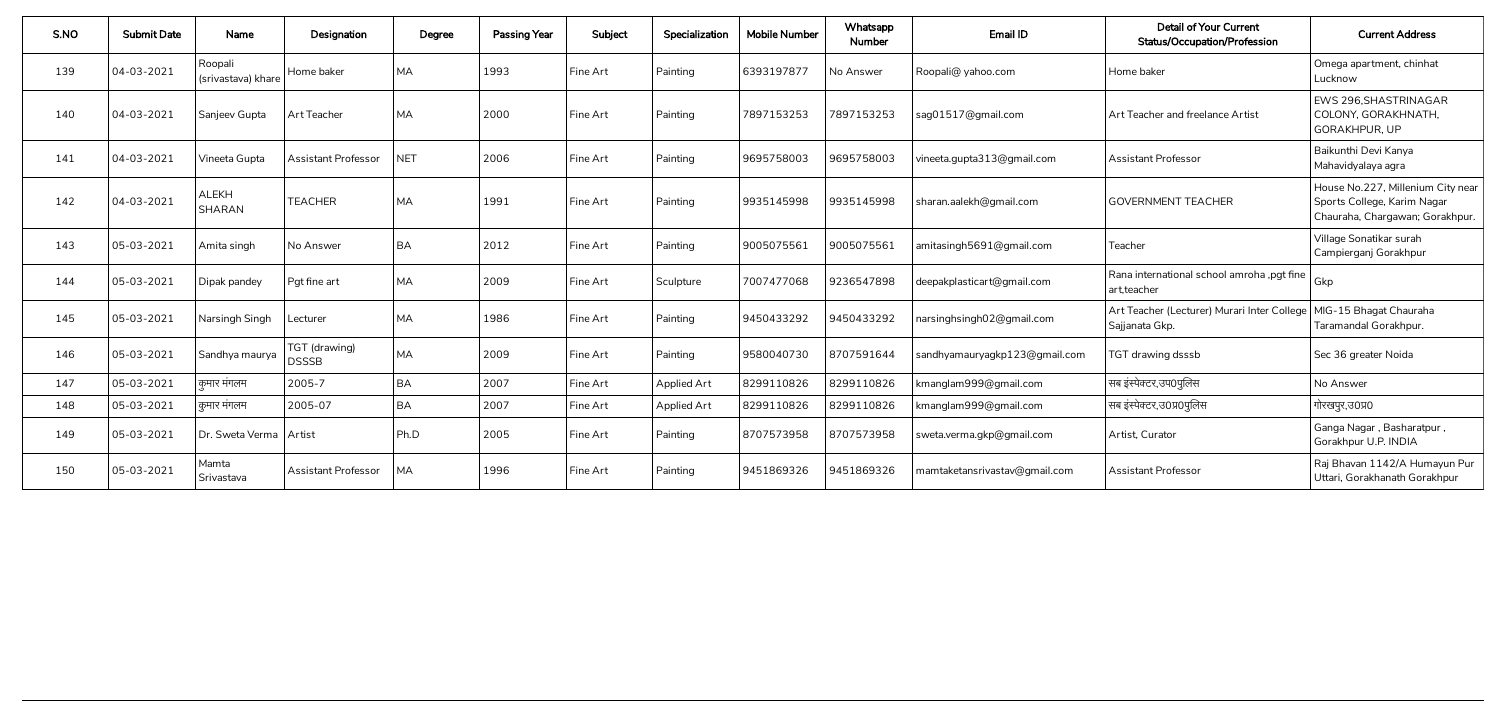| S.NO | <b>Submit Date</b> | Name                             | Designation       | Degree    | <b>Passing Year</b> | Subject  | Specialization | <b>Mobile Number</b> | Whatsapp<br>Number | Email ID                  | <b>Detail of Your Current</b><br><b>Status/Occupation/Profession</b>                                                                                                                                                                                                                                                                                                                                                                                                                                                                                                                                                                                                                                         | <b>Current Address</b>                                                       |
|------|--------------------|----------------------------------|-------------------|-----------|---------------------|----------|----------------|----------------------|--------------------|---------------------------|--------------------------------------------------------------------------------------------------------------------------------------------------------------------------------------------------------------------------------------------------------------------------------------------------------------------------------------------------------------------------------------------------------------------------------------------------------------------------------------------------------------------------------------------------------------------------------------------------------------------------------------------------------------------------------------------------------------|------------------------------------------------------------------------------|
| 151  | 05-03-2021         | Vishal Srivastava   Art director |                   | <b>MA</b> | 1998                | Fine Art | Painting       | 9820260709           | 9820260709         | reetvishal03@gmail.com    | I have been working as an Art Director for<br>$\mid$ more than 20 years in Mumbai Film<br>Industry in various feature films like<br>Fanaa, Bobby Jasoos, Ranjhanaa, Ajab<br>Prem ki Gajab Kahaani, Family, London<br>Dreams, Halla Bol etc, T.V Commercials,<br>T. V series like office office, CID and web<br>$\mid$ series called Aashram with Prakash Jha.<br>Apart from this I have also done<br>international projects like Slumdog<br>Millionaire, The Persian and I'm currently<br>working in a biopic film of Sheikh Mujibur<br>Rehman which is a collaborative project of<br>India and Bangladesh directed by Shyam<br>Benegal.<br>https://m.imdb.com/name/nm4569204/fil<br>  motype?ref_=m_nm_flmg | 372 B BUILDING NO 11 wadia<br>estate bail bazaar kurla west<br>mumbai 400070 |
| 152  | 05-03-2021         | Jyoti srivastav                  | No Answer         | <b>MA</b> | 2009                | Fine Art | Painting       | 9899842109           | 9899842109         | nitin.jyoti30 @gmail.com  | Jewellery designer                                                                                                                                                                                                                                                                                                                                                                                                                                                                                                                                                                                                                                                                                           | 58M shivpur shabazganj, padri<br>bazar, gorakhpur                            |
| 153  | 05-03-2021         | Anuradha<br>Vishwakarma          | No Answer         | <b>MA</b> | 2010                | Fine Art | Painting       | 8317016509           | 8317016509         | anu.shail2011@gmail.com   | Teacher, housewife                                                                                                                                                                                                                                                                                                                                                                                                                                                                                                                                                                                                                                                                                           | A176, Gulshan Bellina, Greater<br>Noida West, up                             |
| 154  | 05-03-2021         | Manish Kumar<br>prajapati        | Lecturer          | Net/JRF   | 2011                | Fine Art | Sculpture      | 7269083541           | 9415033242         | manishkumar.art@gmail.com | DIET Lecturer Mahrajganj                                                                                                                                                                                                                                                                                                                                                                                                                                                                                                                                                                                                                                                                                     | Mahrajganj                                                                   |
| 155  | 05-03-2021         | SatyaRaman                       | Artist            | MA        | 2017                | Fine Art | Painting       | 9120617501           | 9120617501         | ramansatya5@gmail.com     | No Answer                                                                                                                                                                                                                                                                                                                                                                                                                                                                                                                                                                                                                                                                                                    | Vill-Senduli Benduli, Post Bargo<br>Gorakhpur                                |
| 156  | 05-03-2021         | Dipak sinha                      | Assistant teacher | <b>MA</b> | 2007                | Fine Art | Painting       | 9616353149           | 9616353149         | shinhadipak@gmail.com     | L B S inter college Anand Nagar<br>Maharajganj                                                                                                                                                                                                                                                                                                                                                                                                                                                                                                                                                                                                                                                               | Village karmaura post tikariya<br>gorakhpur                                  |
| 157  | 06-03-2021         | Kanchan singh                    | No Answer         | <b>MA</b> | 2009                | Fine Art | Painting       | 9919146888           | 9919146888         | kanchan4897@gmail.com     | No Answer                                                                                                                                                                                                                                                                                                                                                                                                                                                                                                                                                                                                                                                                                                    | Modern medical hall maya bazar<br>reti road GORAKHPUR                        |
| 158  | 06-03-2021         | Rajesh Yadav                     | As an artist      | BA        | 2007                | Fine Art | Painting       | 7503778692           | 7503778692         | yadav.rajesh453@gmail.com | Freelancing as an artist                                                                                                                                                                                                                                                                                                                                                                                                                                                                                                                                                                                                                                                                                     | South ex, New Delhi                                                          |
| 159  | 06-03-2021         | Nishat Fatima                    | No Answer         | BA        | 2007                | Fine Art | Painting       | 7317891435           | 9919926298         | macjohnsons2015@gmail.com | Unemployed                                                                                                                                                                                                                                                                                                                                                                                                                                                                                                                                                                                                                                                                                                   | Miya bazar South gorakhpur.                                                  |
| 160  | 06-03-2021         | Arunima Dubey                    | No Answer         | <b>MA</b> | 2007                | Fine Art | Painting       | 7784892035           | 7784892035         | anjalidubey414@gmail.com  | No Answer                                                                                                                                                                                                                                                                                                                                                                                                                                                                                                                                                                                                                                                                                                    | Noida sector 34                                                              |
| 161  | 06-03-2021         | Nawaz Ahmad                      | Artist (painting) | <b>MA</b> | 2016                | Fine Art | Sculpture      | 8318522662           | 9670279725         | Nawaz98ahmad@gmail.com    | Central Government defense employe in<br>Indian Army                                                                                                                                                                                                                                                                                                                                                                                                                                                                                                                                                                                                                                                         | Darzeling (west Bengal)                                                      |
| 162  | 18-03-2021         | Archana singh                    | Teacher           | <b>MA</b> | 2008                | Fine Art | Painting       | 919819669            | 9198199669         | archana22721@gmail.com    | Assistant teacher GIC                                                                                                                                                                                                                                                                                                                                                                                                                                                                                                                                                                                                                                                                                        | Near Shiv Mandir East Bilandpur<br>Gorakhpur 273001                          |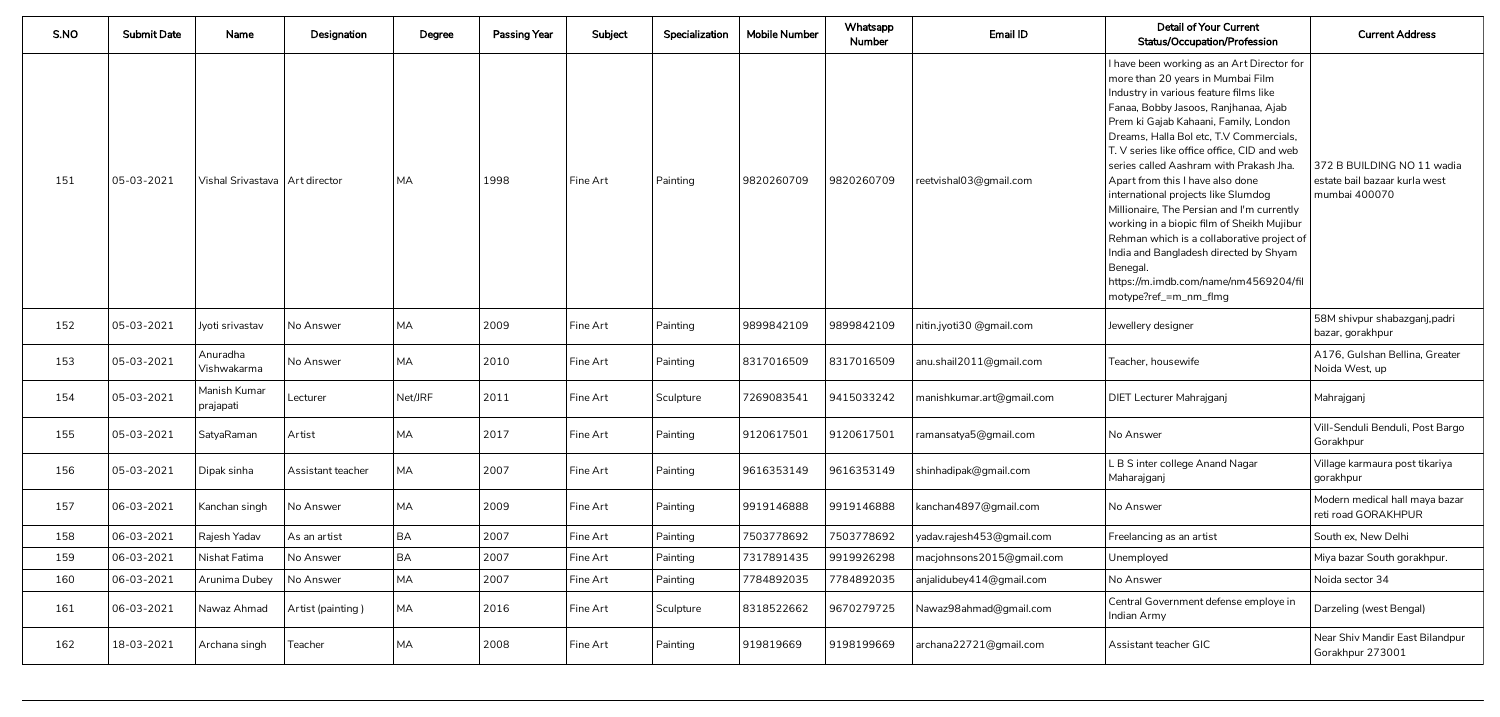| S.NO | <b>Submit Date</b> | Name                         | Designation                                                                                                                | Degree    | <b>Passing Year</b> | Subject  | Specialization     | <b>Mobile Number</b> | Whatsapp<br><b>Number</b> | Email ID                                       | <b>Detail of Your Current</b><br><b>Status/Occupation/Profession</b>                                                                           | <b>Current Address</b>                                                              |
|------|--------------------|------------------------------|----------------------------------------------------------------------------------------------------------------------------|-----------|---------------------|----------|--------------------|----------------------|---------------------------|------------------------------------------------|------------------------------------------------------------------------------------------------------------------------------------------------|-------------------------------------------------------------------------------------|
| 163  | 31-03-2021         | Reena Jaiswal                | Makeup Artist,<br><b>National Theatre</b><br>artist, Social<br>worker, President of<br>Yodha Martial Art<br>Surajkund dham | MA.       | 1995                | Fine Art | Mural Art          | 9839058288           | 9839058288                | vardajais13@gmail.com                          | National Theatre artist, Social worker,<br>Makeup Artist, President of Yodha Martial<br>Art Surajkund dham, Director of Varda<br>Art Institute | B-54, Surajkund Colony,<br>Gorakhnath, Gorakhpur, 273015                            |
| 164  | 03-04-2021         | Aditya Kumar<br>Verma        | No Answer                                                                                                                  | MA        | 2019                | Fine Art | Painting           | 8840892818           | 8840892818                | 4820verma@gmail.com                            | B. Ed 2nd year                                                                                                                                 | Gorakhpur                                                                           |
| 165  | 03-04-2021         | Siddhi shukla                | No Answer                                                                                                                  | <b>MA</b> | 4 semester          | Fine Art | Painting           | 9118733998           | No Answer                 | No Answer                                      | No Answer                                                                                                                                      | No Answer                                                                           |
| 166  | 03-04-2021         | Dr.Naveen<br>Srivastava      | Teacher                                                                                                                    | Ph.D      | 1998                | Fine Art | Painting           | 9450569474           | 9450569474                | dr.naveennayan@gmail.com                       | Art Teacher                                                                                                                                    | Ranjeet colony. Khirighat. Basti                                                    |
| 167  | 03-04-2021         | Arvind Kumar<br>patwa        | IMA 4 sem                                                                                                                  | MA        | 2021                | Fine Art | <b>Applied Art</b> | 9198258120           | 9198258120                | arvindpatwa382@gmail.com                       | student, Artist                                                                                                                                | Kusmhi bazar Gorakhpur                                                              |
| 168  | 03-04-2021         | Siddhi Shukla                | No Answer                                                                                                                  | MA        | 4 semester          | Fine Art | Painting           | 9118733998           | 9118733998                | siddhishukla1998@gmail.com                     | No Answer                                                                                                                                      | Bhikhi bawara bhaidawa Deoria                                                       |
| 169  | 03-04-2021         | Nisha Sahani                 | Gorkhpur                                                                                                                   | <b>BA</b> | 2021                | Fine Art | Painting           | 9838911382           | 9838911382                | nishasahani2730@gmail.com                      | BA3year fine art student                                                                                                                       | Bilndpur near Durga Mandir<br>chhatrsngh chaurha                                    |
| 170  | 03-04-2021         | Sunil Kumar                  | No Answer                                                                                                                  | <b>MA</b> | 2020                | Fine Art | Painting           | 8354838307           | 8354838307                | preetkumar8354838307@gmail.com                 | Painting. Oil painting. Acrylic painting.<br>portrait work                                                                                     | Village.banbhagal pur tola<br>chauband. post campierganj. Dis.<br>Gorakhpur. 273158 |
| 171  | $ 03 - 04 - 2021$  | Dharam Raj Rana   No Answer  |                                                                                                                            | <b>BA</b> | 2020                | Fine Art | Painting           | 6391417862           | 6391417862                | dharmrajrana89@gmail.com                       | Student                                                                                                                                        | Rampur urf ramgarh gorakhpur                                                        |
| 172  | 03-04-2021         | Ashutosh Sonia   Art teacher |                                                                                                                            | MA        | 2008                | Fine Art | Painting           | 9455471920           |                           | $\sqrt{0.09616010910}$ ashuraje.raje@gmail.com | Art teacher and freelance artist                                                                                                               | Allahpur Prayagraj                                                                  |
| 173  | 03-04-2021         | Dharmendra<br>kumar sharma   | Reporter, print media   MA                                                                                                 |           | 1991                | Fine Art | Painting           | 9415823255           | 9415823255                | reporterdk20@gmail.com                         | Rrporter, Rashtriya Sahara                                                                                                                     | Gandhi Nagar, Naini, prayagraj                                                      |
| 174  | 03-04-2021         | $\vert$ डॉ, रोशन प्रसाद      | एसोसिएट प्रोफेसर,<br>चित्रकला                                                                                              | Ph.D      | 2003                | Fine Art | Painting           | 9415823574           | 9415823574                | dr.roshanprasad71@gimal.com                    | एसोसिएट प्रोफेसर एवं विभागाध्यक्ष ,चित्रकला ,काशी<br>नरेश राजकीय स्नातकोत्तर महाविद्यालय ज्ञानपुर,<br>भदोही।                                   | काशी नरेश राजकीय स्नातकोत्तर<br>महाविद्यालय ज्ञानपुर, भदोही।                        |
| 175  | 03-04-2021         | Neha                         | Assistant teacher Art<br>(Lt grade)                                                                                        | NET JRF   | 2012                | Fine Art | Painting           | 6393670232           | 6393670232                | nehalal1991@gmail.com                          | Assistant teacher Art (Lt grade) in Rajkiya<br>Kanya Uchchatar Madhyamik<br>Vidyalaya, Mohankola Siddharthnagar                                | Basharatpur west Thana - Shahpur<br>Gorakhpur                                       |
| 176  | 03-04-2021         | Akash yadav                  | AIM TO BE A<br><b>ARTIST</b>                                                                                               | <b>BA</b> | Still studying      | Fine Art | <b>Applied Art</b> | 7398489382           | 7398489382                | anshsandeep175@gmail.com                       | Student, studying, artist                                                                                                                      | Bargdwa, Barhi, gorakhpur<br>,273405                                                |
| 177  | 03-04-2021         | Akash yadav                  | AIM TO BE A<br><b>ARTIST</b>                                                                                               | <b>BA</b> | Still studying      | Fine Art | <b>Applied Art</b> | 7398489382           | 7398489382                | anshsandeep175@gmail.com                       | Student, studying, artist                                                                                                                      | Bargdwa, Barhi, gorakhpur<br>,273405                                                |
| 178  | 03-04-2021         | Uzma fatima                  | Student                                                                                                                    | BA        | 2020                | Fine Art | Painting           | 7985155398           | 7985155398                | No Answer                                      | Student                                                                                                                                        | Sidharipur near hari masjid                                                         |
| 179  | 03-04-2021         | Aman kumar                   | No Answer                                                                                                                  | BA        | 2020                | Fine Art | Painting           | 8400803339           | 8400803339                | No Answer                                      | No Answer                                                                                                                                      | No Answer                                                                           |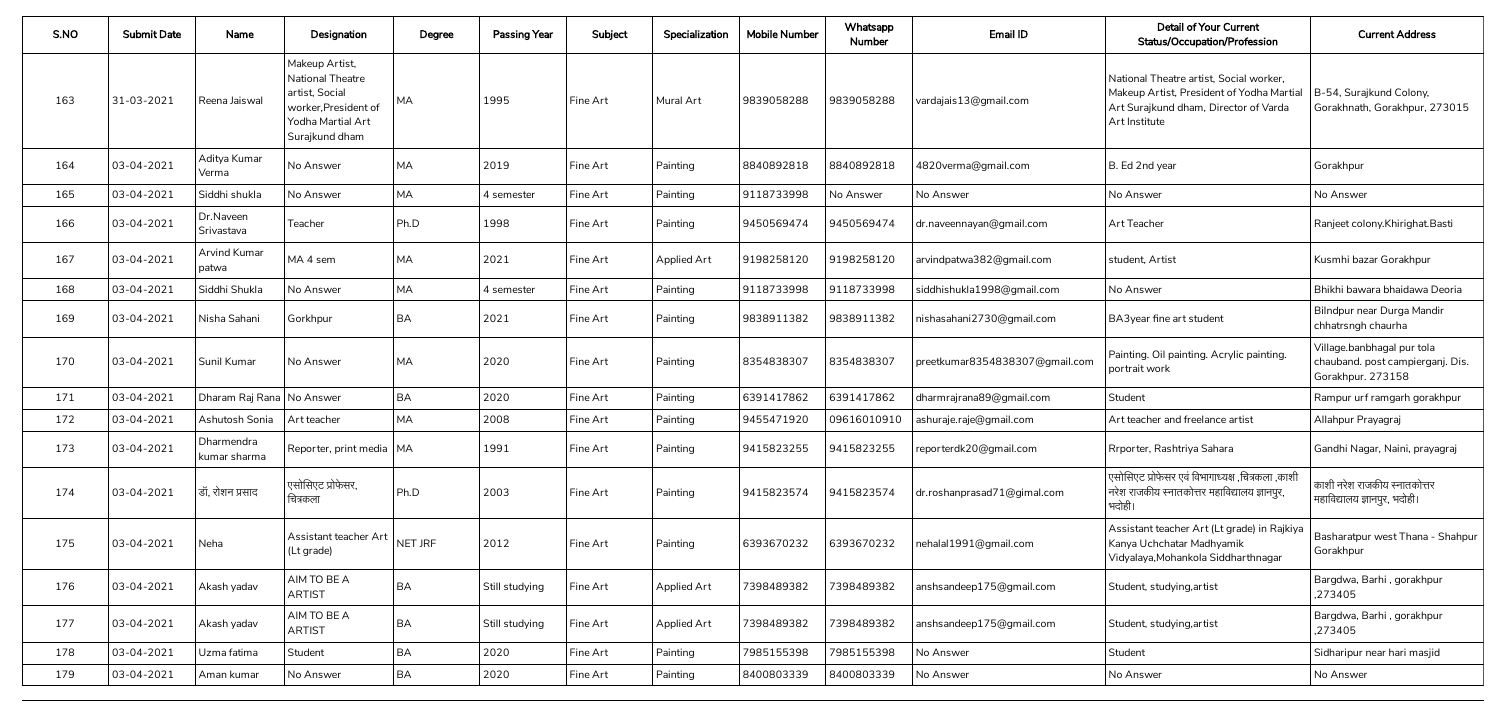| S.NO | <b>Submit Date</b> | Name                                     | Designation                                                                                  | Degree    | <b>Passing Year</b>       | Subject  | Specialization     | <b>Mobile Number</b> | Whatsapp<br><b>Number</b> | Email ID                                 | <b>Detail of Your Current</b><br>Status/Occupation/Profession                                                                                                                                                                                                                                              | <b>Current Address</b>                                                           |
|------|--------------------|------------------------------------------|----------------------------------------------------------------------------------------------|-----------|---------------------------|----------|--------------------|----------------------|---------------------------|------------------------------------------|------------------------------------------------------------------------------------------------------------------------------------------------------------------------------------------------------------------------------------------------------------------------------------------------------------|----------------------------------------------------------------------------------|
| 180  | 04-04-2021         | Prince goun                              | Artist                                                                                       | <b>BA</b> | 1st year                  | Fine Art | Painting           | 9044007539           | 9044007539                | princgour026@gmail.com                   | No Answer                                                                                                                                                                                                                                                                                                  | Unwal Gorkhapur                                                                  |
| 181  | 04-04-2021         | <b>AJEET KUMAR</b><br><b>VISHWAKARMA</b> | MA 1st semester                                                                              | <b>MA</b> | Appearing 2nd<br>semester | Fine Art | Painting           | 7234065622           | 8354036254                | ajeetkumarvishwakarma35@gmail.com   None |                                                                                                                                                                                                                                                                                                            | <b>VILL RAMPUR PO RAMPUR</b><br>KHORIBARI, BHATNI - DEORIA<br>UP 274701          |
| 182  | 04-04-2021         |                                          | Santosh Chaubey   Art Craft Teacher                                                          | <b>MA</b> | 2003                      | Fine Art | <b>Applied Art</b> | 8853211096           | 8853211096                | santoshchaubey1@gmail.com                | Art Craft Teacher Sunbeam Gonda                                                                                                                                                                                                                                                                            | Bhauwapar Saraya Sardar Nagar<br>Gorakhpur                                       |
| 183  | 04-04-2021         | Nidhi Gupta                              | Student                                                                                      | <b>BA</b> | 2019                      | Fine Art | Painting           | 9936530463           | 9936530463                | ng602587@gmail.com                       | M.A.3rd semester                                                                                                                                                                                                                                                                                           | Gorakhpur                                                                        |
| 184  | 04-04-2021         | Nidhi Gupta                              | Student                                                                                      | <b>BA</b> | 2019                      | Fine Art | Painting           | 9936530463           | 9936530463                | ng602587@gmail.com                       | M.A.3rd semester                                                                                                                                                                                                                                                                                           | Gorakhpur                                                                        |
| 185  | 04-04-2021         | Laxmi paswan                             | No Answer                                                                                    | <b>BA</b> | 2020                      | Fine Art | Painting           | 7754892698           | 7754892698                | laxmipaswan832@gmail.com                 | Student                                                                                                                                                                                                                                                                                                    | Vill Maktapar Post Sahjanwa thana<br>Sahjanwa Distt Gorakhpur                    |
| 186  | 04-04-2021         | Alka Sen Singh                           | Student                                                                                      | <b>MA</b> | 2019-21                   | Fine Art | <b>Applied Art</b> | 6391693108           | 6391693108                | alkasen27397@gmail.com                   | <b>DDUGU Student</b>                                                                                                                                                                                                                                                                                       | MIG 15 Bhagat Chauraha<br>Taramandal Gorakhpur                                   |
| 187  | 04-04-2021         | Priyanshu Tiwari   Student               |                                                                                              | <b>MA</b> | 2020                      | Music    | Vocal              | 8318699890           | 8318699890                | tiwaripriyanshu429@gamail.com            | Doing nothing                                                                                                                                                                                                                                                                                              | Krishna nagar private colony,<br>Aluminium factory                               |
| 188  | 04-04-2021         | Sheetal kumari                           | Student                                                                                      | <b>MA</b> | 2019-21                   | Fine Art | Painting           | 6307548575           | 6307548575                | jay0108199@gmail.com                     | Student                                                                                                                                                                                                                                                                                                    | Jutepur south dharmashala bazar<br>gorakhpur near J.N.Public school<br>gorakhpur |
| 189  | 04-04-2021         | Vijay Laxmi                              | Research scholar                                                                             | MA        | 2016                      | Music    | Vocal              | 9935694900           | 9935694900                | ladog88@gmail.com                        | Research scholar                                                                                                                                                                                                                                                                                           | llaahibag chowk gorakhpur                                                        |
| 190  | 04-04-2021         | Ved Prakash<br>Mishra                    | Research Scholar,<br>Instrumental<br>Department, Faculty   BA<br>of performing arts,<br>BHU. |           | 2014                      | Music    | Vocal              | 8052620969           | 8052620969                | vedhappy11@gmail.com                     | Currently I am doing PhD apart from this I<br>am a vocalist and doing concerts specially<br>Nirgun Bhajan like kabeer,<br>Gorakhshanath, ravidas, and some other<br>Nirgun sants. I am also working as a<br>classical vocalist and teacher too. I am<br>writing and composing songs                        | No Answer                                                                        |
| 191  | 04-04-2021         | Balgovind                                | Private<br>Mahavidyalaya me<br>Art Teacher                                                   | <b>MA</b> | 1997                      | Fine Art | Painting           | 9450504587           | 9935007385                | agraharibalgovind2@gmail.com             | Teaching and Photography                                                                                                                                                                                                                                                                                   | LAKHIMA Partawal maharajganj                                                     |
| 192  | 04-04-2021         | Ved Prakash<br>Mishra                    | Research Scholar,<br>Instrumental<br>Department, Faculty   BA<br>of performing arts,<br>BHU. |           | 2014                      | Music    | Vocal              | 8052620969           | 8052620969                | vedhappy11@gmail.com                     | Currently I am doing PhD from BHU. I am<br>a vocalist and doing concerts specially<br>Nirgun Bhajan like kabeer,<br>Gorakhshanath, ravidas, and some other<br>Nirgun sants. I am also working as a<br>classical vocalist and Music teacher too.<br>My part time job is writing and composing<br>new songs. | Varanasi                                                                         |